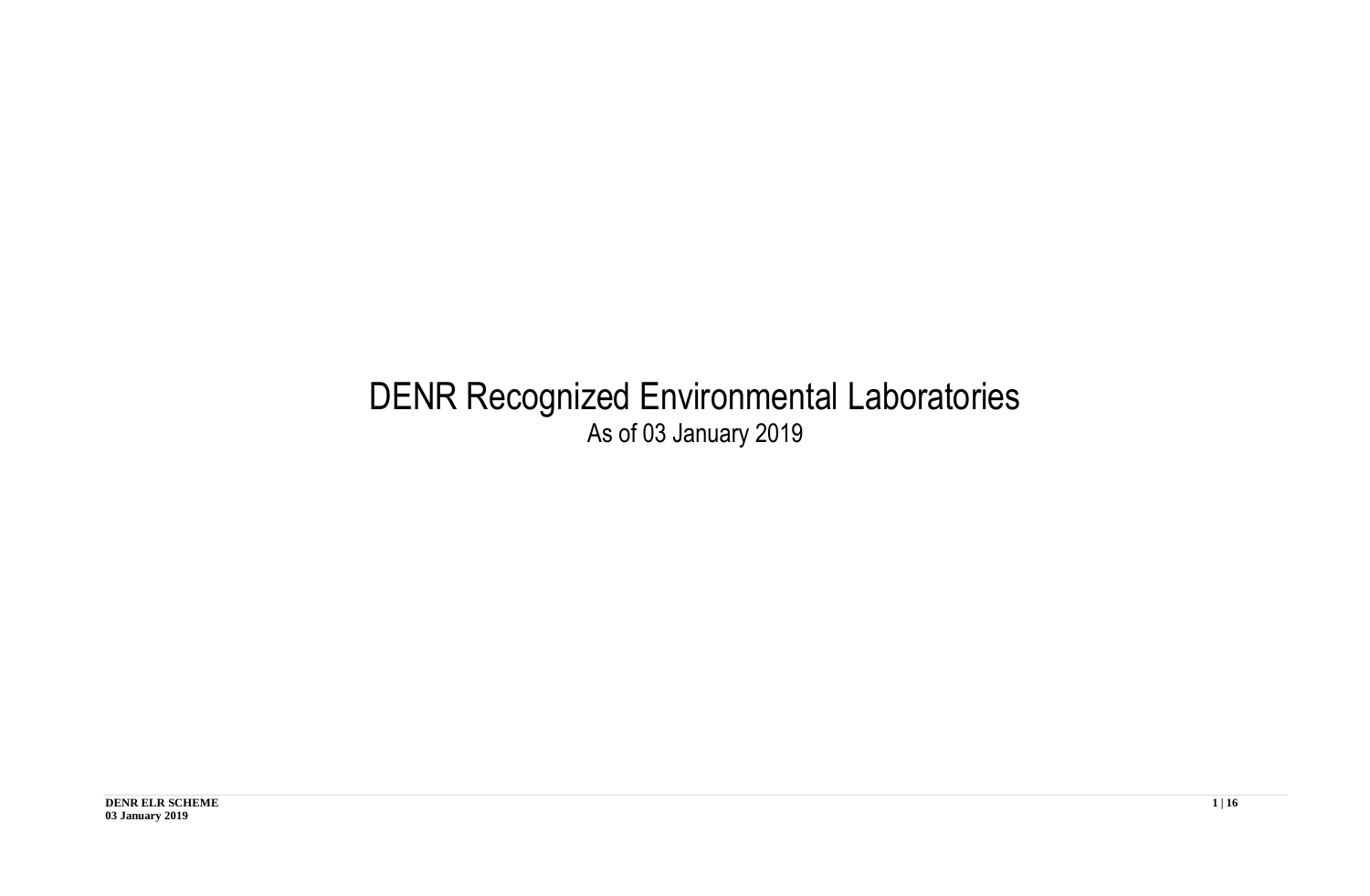|                                                               |                                                                                                                                                                                                     |                           |                                            |                                                                                                                                                                                                                                                                                                                                                                                                                                                                                                                                                                                                                                                                               |                                                                                                                                                                                                 |                                                                                                                                                  | <b>Scope of Recognition</b>                                                                                                                                                                                                                            |                                                                                                                                                                                                                                                                                                                                             |                                                                                                                                                                                                                                                                                                                                       |
|---------------------------------------------------------------|-----------------------------------------------------------------------------------------------------------------------------------------------------------------------------------------------------|---------------------------|--------------------------------------------|-------------------------------------------------------------------------------------------------------------------------------------------------------------------------------------------------------------------------------------------------------------------------------------------------------------------------------------------------------------------------------------------------------------------------------------------------------------------------------------------------------------------------------------------------------------------------------------------------------------------------------------------------------------------------------|-------------------------------------------------------------------------------------------------------------------------------------------------------------------------------------------------|--------------------------------------------------------------------------------------------------------------------------------------------------|--------------------------------------------------------------------------------------------------------------------------------------------------------------------------------------------------------------------------------------------------------|---------------------------------------------------------------------------------------------------------------------------------------------------------------------------------------------------------------------------------------------------------------------------------------------------------------------------------------------|---------------------------------------------------------------------------------------------------------------------------------------------------------------------------------------------------------------------------------------------------------------------------------------------------------------------------------------|
| Laboratory                                                    | Address/                                                                                                                                                                                            | Head of the<br>Laboratory | Remarks/<br><b>ELR</b>                     |                                                                                                                                                                                                                                                                                                                                                                                                                                                                                                                                                                                                                                                                               |                                                                                                                                                                                                 | <b>Parameters</b>                                                                                                                                |                                                                                                                                                                                                                                                        |                                                                                                                                                                                                                                                                                                                                             |                                                                                                                                                                                                                                                                                                                                       |
| <b>Name</b>                                                   | <b>Contact Number</b>                                                                                                                                                                               |                           | Certificate<br>Validity                    | <b>Water and Wastewater</b>                                                                                                                                                                                                                                                                                                                                                                                                                                                                                                                                                                                                                                                   | <b>Sediments and</b><br><b>Biota</b>                                                                                                                                                            | <b>Ambient Air</b>                                                                                                                               | <b>Stationary</b><br><b>Source</b><br><b>Emission</b>                                                                                                                                                                                                  | <b>Others</b>                                                                                                                                                                                                                                                                                                                               | Signatory/ies                                                                                                                                                                                                                                                                                                                         |
| DOST 1 Regional<br>Standards and<br><b>Testing Laboratory</b> | DMMMSU-Mid La Union<br>Campus<br>City of San Fernando, La<br>Union<br>(072) 700 2372<br>(072) 888 3399<br>0917-996-1018<br>aacriste@yahoo.com                                                       | Anita A. Criste           | Recognized<br>24 Sep 2018 -<br>24 Sep 2021 | BOD; Cadmium;<br>Coliform, Fecal;<br>Coliform, Total; Copper;<br>Dissolved Oxygen;<br>Lead; Oil and Grease;<br>pH; Total Suspended<br>Solids                                                                                                                                                                                                                                                                                                                                                                                                                                                                                                                                  | None                                                                                                                                                                                            | None                                                                                                                                             | None                                                                                                                                                                                                                                                   | None                                                                                                                                                                                                                                                                                                                                        | All Analyses:<br>Anita C. Criste<br><b>Bacteriological Analysis:</b><br>Decth1180 P. Libunao<br>Hero D. Galamgam<br>Cyrille Ann B. Manalon<br>Metals and Physical-<br><b>Chemical Analyses:</b><br>Lena C. Rosario<br>Princess Pundogan                                                                                               |
| <b>CRL Environmental</b><br>Corporation                       | Unit 02, Berthaphil 1 Industrial<br>Park<br>Jose Abad Santos Avenue<br>CFZ, Clarkfield, Pampanga<br>(045) 599 6529<br>599 3943<br>$(045)$ 599 3963<br>carmela.capule@crllabs.com<br>crl@crllabs.com | Juliana C. Oriña          | Recognized<br>24 Sep 2018 -<br>24 Sep 2021 | Ammonia as NH3-N;<br>Arsenic; Barium; BOD;<br>Boron; BTEX (Benzene,<br>Toluene; Ethylbenzene;<br>Xylene),<br>Trichloroethylene;<br>Cadmium; Chemical<br>Oxygen Demand;<br>Chloride; Chromium as<br><b>Hexavalent Chromium</b><br>(Cr6+); Coliform, Fecal;<br>Coliform, Total; Color<br>(Apparent and True);<br>Copper as Dissolved<br>Copper; Copper;<br>Cyanide as Free<br>Cyanide; Dissolved<br>Oxygen; Fluoride; Iron;<br>Lead; Manganese;<br>Mercury; Nickel; Nitrate<br>as NO3-N; Oil and<br>Grease; Organochlorine<br>Pesticides; pH; Phenols;<br><b>Phenol and Phenolic</b><br>Substances; Phosphate;<br>Polychlorinated<br>Biphenyls; Selenium;<br>Settleable Solids; | Sediments:<br>Arsenic: Total<br>Cadmium,<br>Copper, Iron,<br>Lead.<br>Manganese,<br>Nickel, Silver,<br>Zinc:<br>Organochlorine<br>Pesticides:<br>Polychlorinated<br>Biphenyls; Total<br>Mercury | Ammonia;<br>Hydrogen<br>Sulfide; Lead;<br>Nitrogen<br>Dioxide;<br>Sulfur<br>Dioxide:<br>Suspended<br>Particulate<br>Matter - TSP.<br><b>PM10</b> | Antimony and its<br>compounds;<br>Arsenic and its<br>compounds;<br>Cadmium and<br>its compounds;<br>Copper and its<br>compounds;<br>Hydrogen<br>Sulfide; Lead;<br>Mercury; NOx;<br>Particulates:<br>Sulfur Oxides as<br>SO2; Zinc and<br>its compounds | <b>Transformer Oil</b><br>and Waste Oil:<br>Polychlorinated<br>Biphenyls<br>Wastes:<br>Arsenic and its<br>compounds;<br>Barium and its<br>compounds;<br>Cadmium and its<br>compounds;<br>Chromium<br>compounds; Lead<br>compounds;<br>Mercury and<br>mercury<br>compounds;<br>Selenium and its<br>compounds:<br>Silver and its<br>compounds | Air, Metals and Physical-<br><b>Chemical Analyses:</b><br>Chas C. Arroyo<br>Maria Carmela Q. Capule<br>Ronald G. Espiritu<br>Juliana C. Oriña<br><b>Bacteriological Analysis:</b><br>Geraldine T. Yabut<br>Maria Cerci D. Maregmen<br>Adler P. Gatbonton<br><b>Organics Analyses:</b><br>Mary Ann G. Rodriguez<br>Rose Ann W. Veloria |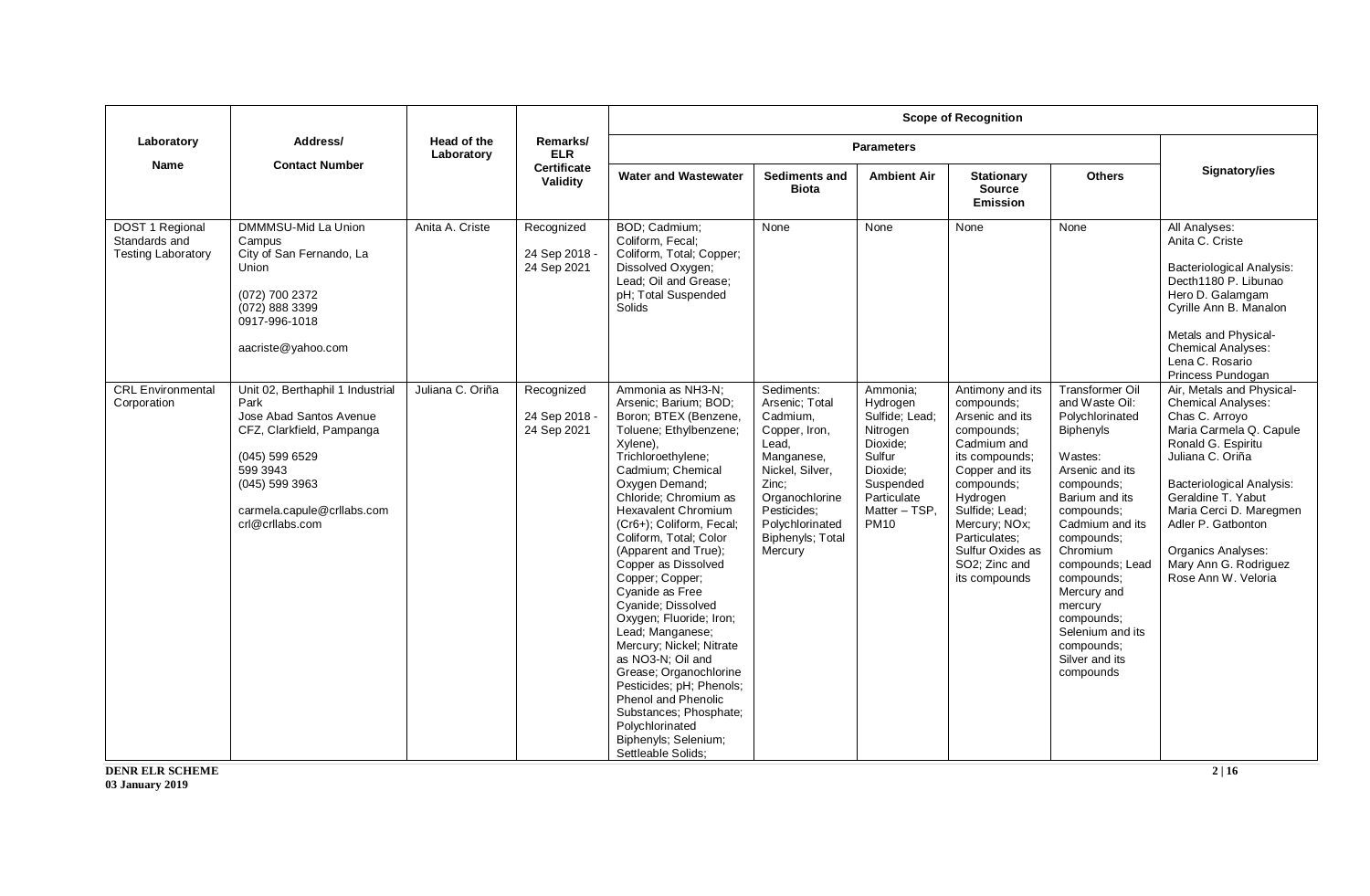| <b>TSD Main</b><br>Laboratory - Trust<br><b>International Paper</b><br>Corporation | <b>TECO Industrial Park, Ninoy</b><br>Aquino Highway, Mabalacat<br>Pampanga<br>(045) 893 0401<br>TSD1@tipco.com.ph<br>ella_villanueva@tipco.com.ph | Cecilia Ursula B.<br>Villanueva | Recognized<br>06 Apr 2018 -<br>06 Apr 2021 | Sulfate; Surfactants<br>(Methylene Blue Active<br>Substances);<br>Temperature;<br>Trichloroethylene; Total<br>Mercury; Total Dissolved<br>Solids; Total Suspended<br>Solids; Zinc<br><b>BOD</b> ; Chemical Oxygen<br>Demand; Chloride;<br>Color, True; Dissolved<br>Oxygen; Nitrate as NO3-<br>N; Oil and Grease; pH;<br>Phosphate; Settleable<br>Solids; Temperature;<br><b>Total Dissolved Solids;</b> | None | None                                                                                   | None                                                                      | None                                                                                                                                                                                                                                                                                          | Danilo O. Espiritu, Jr.                                                                                                                                              |
|------------------------------------------------------------------------------------|----------------------------------------------------------------------------------------------------------------------------------------------------|---------------------------------|--------------------------------------------|----------------------------------------------------------------------------------------------------------------------------------------------------------------------------------------------------------------------------------------------------------------------------------------------------------------------------------------------------------------------------------------------------------|------|----------------------------------------------------------------------------------------|---------------------------------------------------------------------------|-----------------------------------------------------------------------------------------------------------------------------------------------------------------------------------------------------------------------------------------------------------------------------------------------|----------------------------------------------------------------------------------------------------------------------------------------------------------------------|
| All Waste Services,<br>Inc. Laboratory                                             | Km. 32 Mc Arthur Highway<br>Tuktukan, Guiguinto, Bulacan<br>(044) 794-2669<br>labmanager@aws.ph<br>Ivaldez@aws.ph                                  | Mari Sherlin S.<br>Chua         | Recognized<br>16 Oct 2017 -<br>16 Oct 2020 | <b>Total Suspended Solids</b><br>BOD; Cadmium;<br>Chromium, Hexavalent;<br>Color, Apparent;<br>Copper, Total; Dissolved<br>Oxygen; Lead; pH;<br>Settleable Solids:<br>Temperature; Total<br><b>Suspended Solids</b>                                                                                                                                                                                      | None | None                                                                                   | None                                                                      | Wastes:<br>Antimony;<br>Antimony<br>compounds;<br>Arsenic and its<br>compounds;<br>Barium and its<br>compounds;<br>Beryllium;<br>Beryllium<br>compounds;<br>Cadmium and its<br>compounds;<br>Copper<br>compounds; Lead<br>compounds;<br>Thallium;<br>Thallium<br>compounds; Zinc<br>compounds | Glynn M. Dela Cruz<br>Ernison M. Elmido                                                                                                                              |
| <b>ECHEM</b><br>Environmental<br><b>Testing Laboratory</b>                         | 10 Quezon Road, San Isidro<br>San Simon, Pampanga<br>(045) 4352795<br>echemenvironmental@gmail.c<br>om<br>mayannestavillo@yahoo.com                | Jennylyn G.<br>Nerpio           | Recognized<br>24 Sep 2018 -<br>24 Sep 2021 | Ammonia as NH3-N;<br>BOD; Chemical Oxygen<br>Demand; Chloride;<br>Coliform, Fecal:<br>Coliform, Total; Color<br>(True); Dissolved<br>Oxygen; Nitrate as NO3-<br>N; Oil and Grease; pH;<br>Phosphate; Surfactants<br>(Methylene Blue Active<br>Substances);                                                                                                                                               | None | Nitrogen<br>Dioxide;<br>Sulfur<br>Dioxide:<br>Suspended<br>Particulate<br>Matter - TSP | NO <sub>x</sub> ;<br>Particulates;<br>Sulfur Oxides as<br>SO <sub>2</sub> | None                                                                                                                                                                                                                                                                                          | All Analyses:<br>Jennylyn G. Nerpio<br>Bacteriological Analysis:<br>Anita H. Pineda<br>Bacteriological and<br>Physical-Chemical<br>Analyses:<br>May Ann M. Estavillo |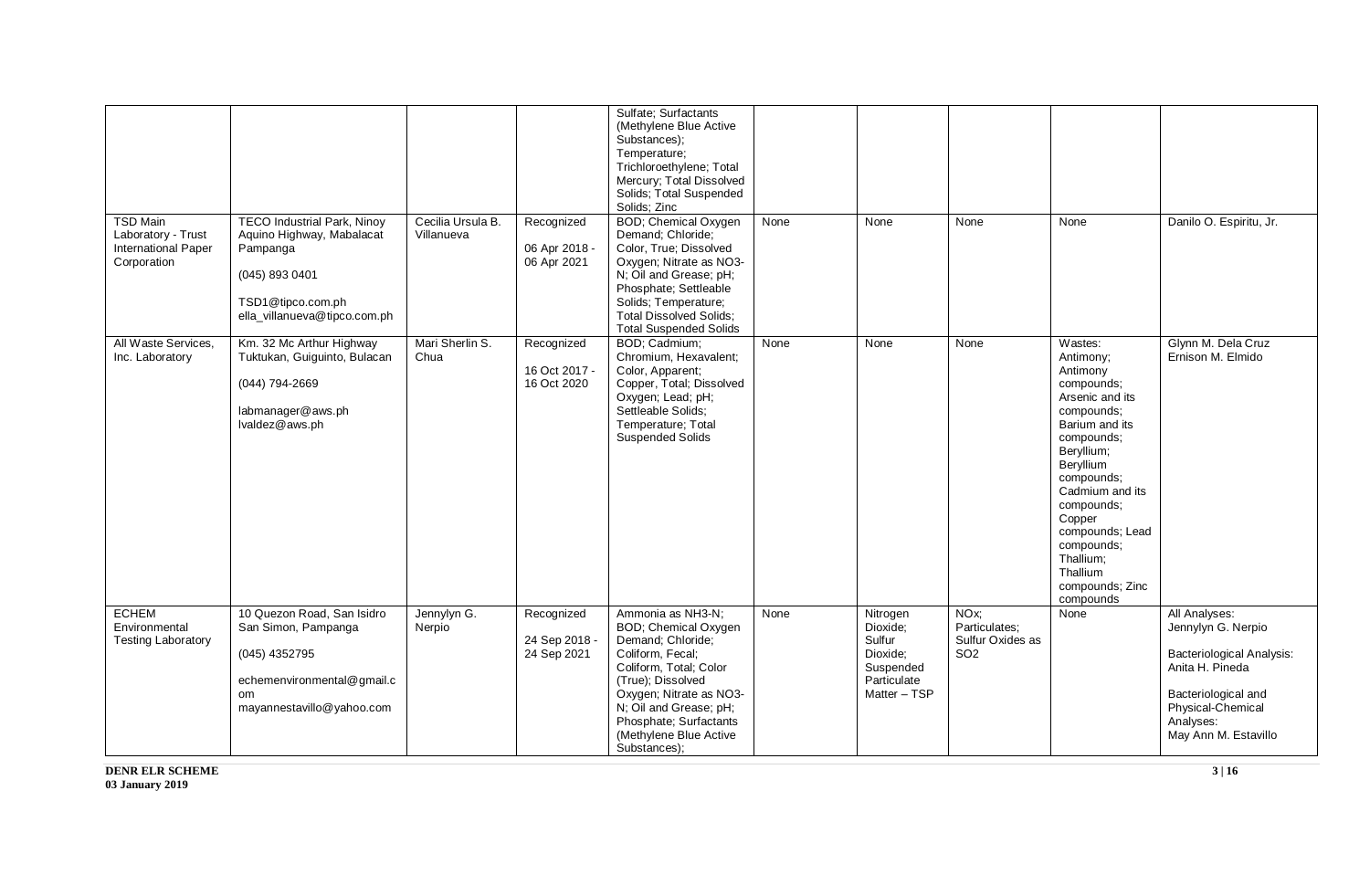| <b>Ostrea Mineral</b><br>Laboratories, Inc. | Brgy. Road, Barrio Mamplasan<br>Biñan, Laguna<br>(049) 889 9058<br>(02) 8486951 loc. 401<br>ibe421@yahoo.com<br>aemdimapilis@ostrealabs.com<br>.ph<br>aemdimapilis928@gmail.com<br>customerservice@ostrealabs.c<br>om.ph | Cristina F.<br>Referente | Recognized<br>06 Apr 2018 -<br>06 Apr 2021 | Temperature, Total<br>Dissolved Solids, Total<br><b>Suspended Solids</b><br>Ammonia as NH3-N:<br>Arsenic; Barium; BOD;<br>Boron; BTEX (Benzene,<br>Toluene, Ethylbenzene,<br>Xylene); Cadmium,<br>Total; Chemical Oxygen<br>Demand; Chloride;<br>Chromium as<br><b>Hexavalent Chromium:</b><br>Coliform, Fecal;<br>Coliform, Total; Color,<br>Apparent: Color, True:<br>Copper, Total; Cyanide,<br>Free; Dissolved Oxygen;<br>Fluoride; Iron; Lead;<br>Manganese; Mercury;<br>Nickel; Nitrate as NO3-<br>N; Oil and Grease; pH;<br>Phenols; Phosphate;<br>Selenium; Settleable<br>Solids; Sulfate;<br>Surfactants (Methylene<br><b>Blue Active</b><br>Substances);<br>Temperature; Total<br><b>Dissolved Solids: Total</b> | Sediments:<br>Arsenic; Total<br>Cadmium.<br>Copper, Iron,<br>Lead.<br>Manganese,<br>Nickel, Silver,<br>Zinc; Total<br>Mercury | Ammonia;<br>Antimony;<br>Arsenic;<br>Cadmium;<br>Lead:<br>Nitrogen<br>Dioxide;<br>Sulfur<br>Dioxide:<br>Suspended<br>Particulate<br>Matter - TSP.<br><b>PM10</b> | Antimony and its<br>compounds;<br>Arsenic and its<br>compounds;<br>Cadmium and<br>its compounds;<br>Copper and its<br>compounds;<br>Hydrogen<br>Sulfide; Lead;<br>Mercury; Nickel;<br>NO <sub>x</sub> :<br>Particulates;<br>Sulfur Oxides as<br>SO2; Zinc and<br>its compounds | Wastes:<br>Arsenic & its<br>compounds;<br>Barium & its<br>compounds:<br>Cadmium & its<br>compounds;<br>Chromium<br>compounds;<br>Copper<br>compounds;<br>Hexavalent<br>Chromium<br>compounds; Lead<br>compounds;<br>Mercury and<br>mercury<br>compounds;<br>Selenium and its<br>compounds; Zinc<br>compounds | Air Analysis:<br>Marvin Albert C. Sipin<br>Air, Metals and Physical-<br><b>Chemical Analyses:</b><br>Ma. Cristina F. Referente<br><b>Bacteriological Analysis:</b><br>Christopher D. Hernandez<br>Metals and Physical-<br><b>Chemical Analyses:</b><br>Maxima E. Flavier, Ph.D.<br>Air, Metals, Organics,<br>Physical-Chemical, and<br>Wastes Analyses:<br>Alvin P. Basco |
|---------------------------------------------|--------------------------------------------------------------------------------------------------------------------------------------------------------------------------------------------------------------------------|--------------------------|--------------------------------------------|----------------------------------------------------------------------------------------------------------------------------------------------------------------------------------------------------------------------------------------------------------------------------------------------------------------------------------------------------------------------------------------------------------------------------------------------------------------------------------------------------------------------------------------------------------------------------------------------------------------------------------------------------------------------------------------------------------------------------|-------------------------------------------------------------------------------------------------------------------------------|------------------------------------------------------------------------------------------------------------------------------------------------------------------|--------------------------------------------------------------------------------------------------------------------------------------------------------------------------------------------------------------------------------------------------------------------------------|--------------------------------------------------------------------------------------------------------------------------------------------------------------------------------------------------------------------------------------------------------------------------------------------------------------|---------------------------------------------------------------------------------------------------------------------------------------------------------------------------------------------------------------------------------------------------------------------------------------------------------------------------------------------------------------------------|
|                                             |                                                                                                                                                                                                                          |                          |                                            | Suspended Solids;<br>Trichloroethylene; Zinc                                                                                                                                                                                                                                                                                                                                                                                                                                                                                                                                                                                                                                                                               |                                                                                                                               |                                                                                                                                                                  |                                                                                                                                                                                                                                                                                |                                                                                                                                                                                                                                                                                                              |                                                                                                                                                                                                                                                                                                                                                                           |
| <b>Lipa Quality Control</b><br>Center, Inc. | 001 J.P. Laurel National<br>Highway<br>Purok 4, Brgy. Sico, Lipa City,<br><b>Batangas</b><br>(043) 702-8417; 702-8421;<br>702-8423; 702-8428<br>lqcc_aslmain@yahoo.com                                                   | Gerwin M.<br>Atienza     | Recognized<br>30 Jan 2017 -<br>30 Jan 2020 | BOD5; Cadmium, Total;<br>Chemical Oxygen<br>Demand; Chloride;<br>Chromium (Hexavalent);<br>Coliform, Fecal;<br>Coliform, Total; Color;<br>Copper, Total; Dissolved<br>Oxygen; Lead; Nitrate as<br>Nitrogen; Oil and<br>Grease; pH; Phenols;<br>Phosphate as<br>Phosphorus; Settleable<br>Solids; Surfactants<br>(MBAS); Temperature;<br><b>Total Dissolved Solids:</b><br><b>Total Suspended Solids</b>                                                                                                                                                                                                                                                                                                                    | None                                                                                                                          | None                                                                                                                                                             | None                                                                                                                                                                                                                                                                           | None                                                                                                                                                                                                                                                                                                         | <b>Bacteriological Analysis:</b><br>Venice Ann Lorreine M.<br>Bautista<br>Metals and Physical-<br><b>Chemical Analyses:</b><br>Gerwin M. Atienza<br>Liwayway D. Honrade<br>Morena M. Arnigo                                                                                                                                                                               |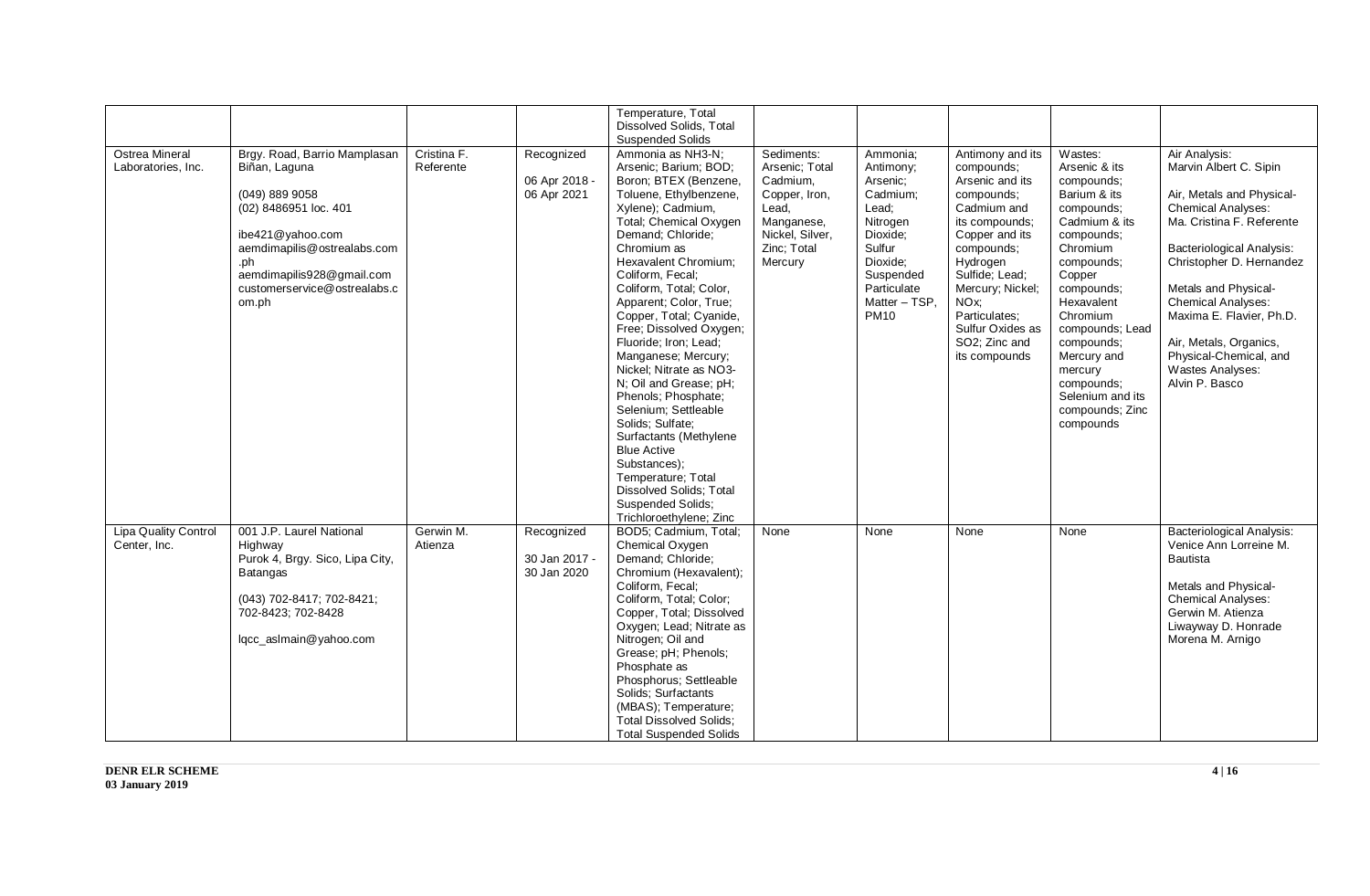| <b>MTEC Water</b>         | Bldg. 3 LSL Compound, Diode        | Ricavir M.       | Recognized    | BOD; Cadmium;                                      | None | None         | None             | None | Ricavir M. Ebarvia               |
|---------------------------|------------------------------------|------------------|---------------|----------------------------------------------------|------|--------------|------------------|------|----------------------------------|
| Treatment                 | St.                                | Ebarvia          |               | Chemical Oxygen                                    |      |              |                  |      |                                  |
| Technologies, Inc.        | LISPP 1, Bo. Diezmo,               |                  | 30 Jan 2017 - | Demand; Chromium as                                |      |              |                  |      |                                  |
|                           | Cabuyao, Laguna                    |                  | 30 Jan 2020   | <b>Hexavalent Chromium</b>                         |      |              |                  |      |                                  |
|                           |                                    |                  |               | $(Cr6+)$ ; Color                                   |      |              |                  |      |                                  |
|                           | 9285592000                         |                  |               | (Apparent); Copper as                              |      |              |                  |      |                                  |
|                           |                                    |                  |               | Dissolved Copper;                                  |      |              |                  |      |                                  |
|                           | mtecchem@info.com.ph               |                  |               | Dissolved Oxygen;                                  |      |              |                  |      |                                  |
|                           | mcfelizardo@yahoo.com              |                  |               | Lead; Oil and Grease;<br>pH; Settleable Solids;    |      |              |                  |      |                                  |
|                           | laboratory@mtecwater.com           |                  |               | Surfactants (Methylene                             |      |              |                  |      |                                  |
|                           |                                    |                  |               | <b>Blue Active</b>                                 |      |              |                  |      |                                  |
|                           |                                    |                  |               | Substances);                                       |      |              |                  |      |                                  |
|                           |                                    |                  |               | Temperature; Total                                 |      |              |                  |      |                                  |
|                           |                                    |                  |               | <b>Dissolved Solids: Total</b>                     |      |              |                  |      |                                  |
|                           |                                    |                  |               | <b>Suspended Solids</b>                            |      |              |                  |      |                                  |
| Cavite Water and          | <b>Provincial Capitol Compound</b> | Verjo Angelie C. | Recognized    | BOD; Chemical Oxygen                               | None | None         | None             | None | All Analyses:                    |
| <b>Wastewater Testing</b> | Trece Martirez City, Cavite        | Maristela        |               | Demand; Chloride;                                  |      |              |                  |      | Verjo Angelie C. Maristela       |
| Laboratory                |                                    |                  | 30 Jan 2017 - | Coliform, Fecal;                                   |      |              |                  |      |                                  |
|                           | (046) 419 2553                     |                  | 30 Jan 2020   | Coliform, Total;                                   |      |              |                  |      | <b>Bacteriological Analysis:</b> |
|                           |                                    |                  |               | Dissolved Oxygen; Oil                              |      |              |                  |      | Anna Marie S. Daigan             |
|                           | dostcavitecwwtl@yahoo.com          |                  |               | and Grease; pH;                                    |      |              |                  |      |                                  |
|                           |                                    |                  |               | Settleable Solids;                                 |      |              |                  |      |                                  |
|                           |                                    |                  |               | Temperature; Total                                 |      |              |                  |      |                                  |
|                           |                                    |                  |               | Dissolved Solids; Total<br><b>Suspended Solids</b> |      |              |                  |      |                                  |
| <b>F.A.S.T.</b>           | ACP Bldg.,                         | Dennis P.        | Recognized    | BOD; Cadmium;                                      | None | Nitrogen     | NO <sub>x</sub>  | None | Air, Metals and Physical-        |
| Laboratories-             | Km. 54, Brgy. Makiling,            | Sibongga         |               | Chromium as                                        |      | Dioxide:     | Particulates:    |      | <b>Chemical Analyses:</b>        |
| Calamba                   | Calamba City, Laguna               |                  | 07 Dec 2019 - | <b>Hexavalent Chromium</b>                         |      | Sulfur       | Sulfur Oxides as |      | April-Ross B. Espina             |
|                           |                                    |                  | 07 Dec 2022   | (Cr6+); Coliform, Fecal;                           |      | Dioxide:     | SO <sub>2</sub>  |      |                                  |
|                           | $(02)$ 584-4577                    |                  |               | Coliform, Total; Color                             |      | Suspended    |                  |      | <b>Bacteriological Analysis:</b> |
|                           |                                    |                  |               | (Apparent); Color (True);                          |      | Particulate  |                  |      | Niki L. Ilagan                   |
|                           | fast.laboratories@gmail.com        |                  |               | Copper as Dissolved                                |      | Matter - TSP |                  |      | Mirasol V. Pujalte               |
|                           | fastlabcalamba@gmail.com           |                  |               | Copper; Copper, Total;                             |      |              |                  |      | Liezl C. Rafer                   |
|                           |                                    |                  |               | Dissolved Oxygen; Iron;                            |      |              |                  |      |                                  |
|                           |                                    |                  |               | Lead; Manganese;                                   |      |              |                  |      | Physical-Chemical                |
|                           |                                    |                  |               | Mercury; Nickel; Nitrate                           |      |              |                  |      | Analyses:                        |
|                           |                                    |                  |               | as NO3-N; Oil and                                  |      |              |                  |      | Dennis P. Sibongga               |
|                           |                                    |                  |               | Grease; pH; Phosphate;                             |      |              |                  |      |                                  |
|                           |                                    |                  |               | Sulfate; Surfactants                               |      |              |                  |      |                                  |
|                           |                                    |                  |               | (Methylene Blue Active<br>Substances);             |      |              |                  |      |                                  |
|                           |                                    |                  |               | Temperature; Total                                 |      |              |                  |      |                                  |
|                           |                                    |                  |               | <b>Dissolved Solids: Total</b>                     |      |              |                  |      |                                  |
|                           |                                    |                  |               | Suspended Solids; Zinc                             |      |              |                  |      |                                  |
| Jefcor Laboratories,      | Grand Garden Villas, FCIE          | Johanne B.       | Recognized    | Ammonia as Nitrogen;                               | None | None         | None             | None | <b>Bacteriological Analysis:</b> |
| Inc.                      | Langkaan, Dasmariñas, Cavite       | Guilaran         |               | BOD; Chemical Oxygen                               |      |              |                  |      | Juan Carlos C. Mijares           |
|                           |                                    |                  |               | Demand; Chloride;                                  |      |              |                  |      |                                  |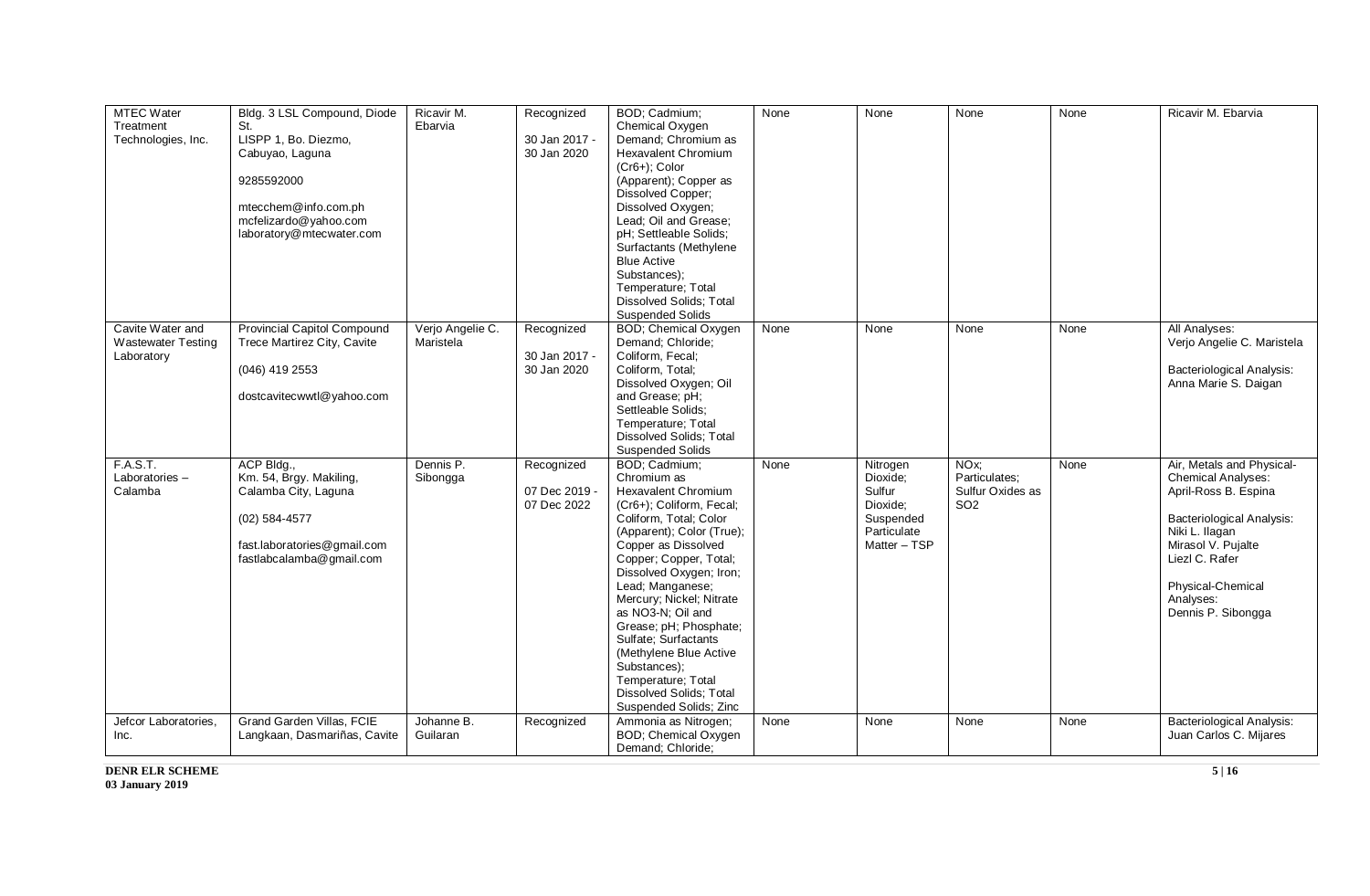|                                                                                                                                 | (046) 402 0765<br>yuyanbguilaran@gmail.com<br>joselette_reyes@yahoo.com                                                                                 |                             | 06 Apr 2018 -<br>06 Apr 2021               | Coliform, Fecal;<br>Coliform, Total; Color,<br>True; Dissolved Oxygen;<br>Oil and Grease;<br>Organochlorinated<br>Pesticides;pH;<br>Polychlorinated<br>Biphenyls; Settleable<br>Solids: Surfactants<br>(Methylene Blue Active<br>Substances); Total<br><b>Dissolved Solids: Total</b><br><b>Suspended Solids</b> |      |                                                                                        |      |                                                                                             | Organics and Physical-<br>Chemical Analyses:<br>Josellete R. Blauta<br>Johanne G. Guilaran<br>Edna C. Mijares<br>Loida b. Pacaro                        |
|---------------------------------------------------------------------------------------------------------------------------------|---------------------------------------------------------------------------------------------------------------------------------------------------------|-----------------------------|--------------------------------------------|------------------------------------------------------------------------------------------------------------------------------------------------------------------------------------------------------------------------------------------------------------------------------------------------------------------|------|----------------------------------------------------------------------------------------|------|---------------------------------------------------------------------------------------------|---------------------------------------------------------------------------------------------------------------------------------------------------------|
| PG-ENRO Batangas<br>Environment<br>Laboratory                                                                                   | Capitol Site, Batangas City<br>(043) 7239792<br>(043) 723 2468<br>mp_esmas@yahoo.com<br>pgenrobel@gmail.com                                             | Gina Rowena O.<br>Medenilla | Recognized<br>06 Apr 2018 -<br>06 Apr 2021 | BOD; Cadmium;<br>Chromium, Hexavalent;<br>Coliform. Fecal:<br>Coliform, Total; Color,<br>Apparent; Color, True;<br>Copper, Total; Dissolved<br>Oxygen; Lead; Nitrate as<br>Nitrogen; Oil and<br>Grease; pH; Phosphate;<br>Temperature; Total<br><b>Dissolved Solids; Total</b><br><b>Suspended Solids</b>        | None | Nitrogen<br>Dioxide;<br>Sulfur<br>Dioxide;<br>Suspended<br>Particulate<br>Matter - TSP | None | None                                                                                        | All Analyses:<br>Marivic P. Esmas<br>Gina Rowena O. Medenilla<br>Bacteriological, Metals and<br>Physical - Chemical<br>Analyses:<br>Beverly F. Balahibo |
| Technopark<br>Industrial<br>Laboratory, Inc.                                                                                    | 145 East Main Ave., Loop St.<br>Phase 6A Laguna<br>Technopark, Biñan, Laguna<br>(049) 5026872<br>(02) 546 1781<br>ronacanilao.tili@gmail.com            | Rona C. Canilao             | Recognized<br>30 Jan 2017 -<br>30 Jan 2020 | BOD5; Cadmium, Total;<br>Chemical Oxygen<br>Demand; Chloride;<br>Copper, Dissolved;<br>Copper, Total; Dissolved<br>Oxygen; Lead; Oil and<br>Grease; pH; Settleable<br>Solids; Temperature;<br><b>Total Dissolved Solids:</b><br><b>Total Suspended Solids</b>                                                    | None | None                                                                                   | None | None                                                                                        | Rona C. Canilao<br>Jemma D. Jacinto                                                                                                                     |
| Cleanway<br>Environmental<br>Management<br>Solutions<br>Incorporated -<br><b>Technical Services</b><br>Department<br>Laboratory | Blk-4 Lot 1-8 Meridian<br><b>Industrial Complex II</b><br>Brgy. Maguyam, Silang, Cavite<br>(046) 865 2952<br>0917-561-5052<br>agcelajes@cleanway.com.ph | Antonio G.<br>Celajes, Jr.  | Recognized<br>30 Jan 2017 -<br>30 Jan 2020 | BOD5; Cadmium, Total;<br>Chemical Oxygen<br>Demand; Copper, Total;<br>Lead; Oil and Grease;<br>pH; Total Suspended<br>Solids                                                                                                                                                                                     | None | None                                                                                   | None | Wastes (Solid /<br>Sludge):<br>Total Cadmium,<br>Chromium,<br>Copper, Lead,<br>Nickel, Zinc | Cyrill M. Cedeño<br>Antonio G. Celajes, Jr.                                                                                                             |
| Alpha Laboratory<br>Calamba Philippines<br>Corporation                                                                          | LTO Road, Barangay Real<br>Calamba, Laguna<br>(049) 545 9982                                                                                            | Granville T.<br>Vosotros    | Recognized<br>07 Dec 2018 ·<br>07 Dec 2021 | Arsenic; BOD;<br>Cadmium; Chemical<br>Oxygen Demand;<br>Chloride; Coliform,<br>Fecal; Coliform, Total;                                                                                                                                                                                                           | None | None                                                                                   | None | None                                                                                        | <b>Bacteriological Analysis:</b><br>Marrion H. Alvarez<br>Metals and Physical-                                                                          |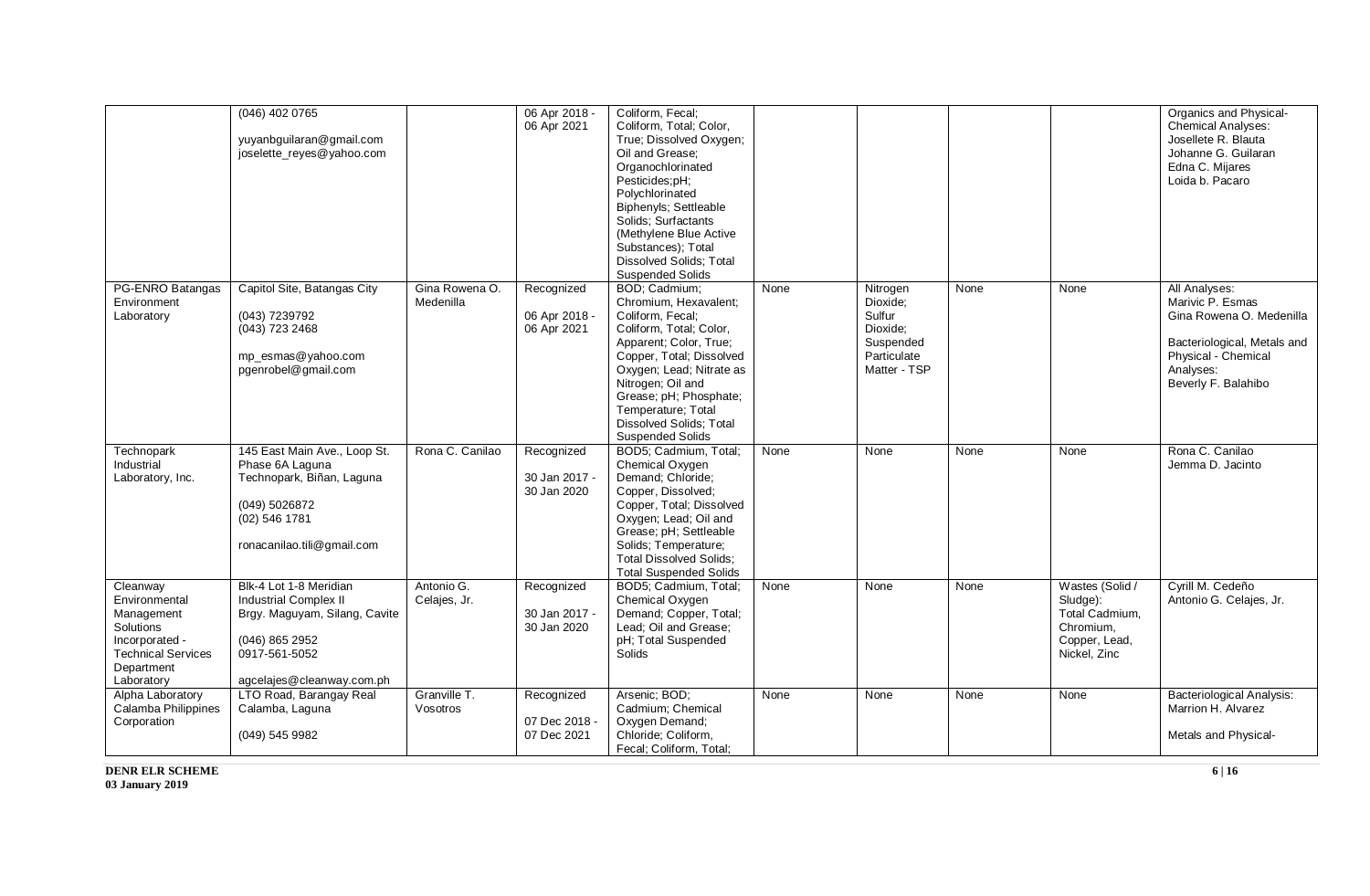|                                                                                                                    | alphalab.information@gmail.c<br>om<br>alphalabcalamba@yahoo.com<br>.ph                                                                                                                         |                                 |                                            | Color (True); Copper as<br>Dissolved Copper;<br>Dissolved Oxygen;<br>Lead; Oil and Grease;<br>pH; Total Suspended<br>Solids                                       |      |                                                                            |                                                                                  |      | <b>Chemical Analyses:</b><br>Granville T. Vosotros                                                                                                                            |
|--------------------------------------------------------------------------------------------------------------------|------------------------------------------------------------------------------------------------------------------------------------------------------------------------------------------------|---------------------------------|--------------------------------------------|-------------------------------------------------------------------------------------------------------------------------------------------------------------------|------|----------------------------------------------------------------------------|----------------------------------------------------------------------------------|------|-------------------------------------------------------------------------------------------------------------------------------------------------------------------------------|
| <b>CRL Calabarquez</b><br>Corporation                                                                              | Laguna International Industrial<br>Park, Admin Bldg.,<br>Mamplasan, Biñan, Laguna<br>(049) 539 0205<br>$(02)$ 520 9135<br>gwenjane.limbaco@crllabs.co<br>m                                     | Ma. Gwen Jane<br>P. Limbaco     | Recognized<br>06 Apr 2018 -<br>06 Apr 2021 | Coliform, Fecal;<br>Coliform, Total; Color,<br>Apparent; pH;<br>Temperature                                                                                       | None | Ammonia:<br>Hydrogen<br>Sulfide:<br>Nitrogen<br>Dioxide:<br>Sulfur Dioxide | Carbon<br>Monoxide; NOx;<br>Particulates:<br>Sulfur Oxides as<br>SO <sub>2</sub> | None | All Analyses:<br>Maria Carmela Q. Capule<br>Ma. Gwen Jane P.<br>Limbaco<br>Air Analyses:<br>Mayrene D. Algire-Ortiz<br><b>Bacteriological Analysis:</b><br>Geraldine T. Yabut |
| Optimal<br>Laboratories, Inc. -<br>Palawan                                                                         | Km. 1, Brgy. San Miguel<br>Puerto Princesa City, Palawan<br>(048) 433-0522<br>dcc@optimallabinc.com<br>jenmaralit@gmail.com                                                                    | Jennifer R.<br>Maralit          | Recognized<br>30 Jan 2017 -<br>30 Jan 2020 | <b>BOD; Color (Apparent</b><br>and True); Dissolved<br>Oxygen; Oil and Grease;<br>pH; Temperature; Total<br><b>Suspended Solids</b>                               | None | None                                                                       | None                                                                             | None | Jennifer R. Maralit                                                                                                                                                           |
| <b>Tiwi Chemistry</b><br>Laboratory                                                                                | Libjo, Tiwi, Albay<br>Tel. No.: +63 2 976 6166<br>Tel. Fax: +63 2 976 6251<br>rcgamorot@pgpc.net.ph                                                                                            | Raymund C.<br>Gamorot           | Recognized<br>30 Jan 2017 -<br>30 Jan 2020 | Arsenic; Boron;<br>Cadmium, Total;<br>Copper, Total; Dissolved<br>Oxygen; Lead; pH; Total<br>Dissolved Solids; Total<br>Mercury; Total<br><b>Suspended Solids</b> | None | None                                                                       | None                                                                             | None | Raymund C. Gamorot                                                                                                                                                            |
| Integrated<br>Laboratory Services,<br>Energy<br>Development<br>Corporation,<br><b>BacMan Geothermal</b><br>Project | <b>Energy Development</b><br>Corporation, MacMan<br>Geothermal Project, Palayan<br>Bayan, Brgy. Nagotgot<br>Manito, Albay<br>(02) 755 2332<br>acha.cba@energy.com.ph<br>santosIs@energy.com.ph | Cherry<br>Bernadette A.<br>Acha | Recognized<br>24 Sep 2018 -<br>24 Sep 2021 | Boron; Chloride; pH;<br>Temperature; Total<br>Dissolved Solids; Total<br><b>Suspended Solids</b>                                                                  | None | None                                                                       | None                                                                             | None | Cherry Bernadette A. Acha<br>Jimmy I. Basaysay<br>Marianne Antonette C.<br>Caballero<br>Sharlain Mae D. Osea<br>Analyn N. Sacay                                               |
| Chemrock<br>Laboratories                                                                                           | Suba Masulog,<br>Lapu-Lapu City, Cebu<br>(032) 495 6794<br>496 8100<br>495 6796<br>cmygona_chemrock@hotmail.                                                                                   | Corazon M.<br>Ygoňa             | Recognized<br>06 Apr 2018 -<br>06 Apr 2021 | BOD; Chloride;<br>Dissolved Oxygen; Oil<br>and Grease; pH; Total<br><b>Dissolved Solids; Total</b><br><b>Suspended Solids</b>                                     | None | None                                                                       | None                                                                             | None | Elishia Niña M. Cabahug                                                                                                                                                       |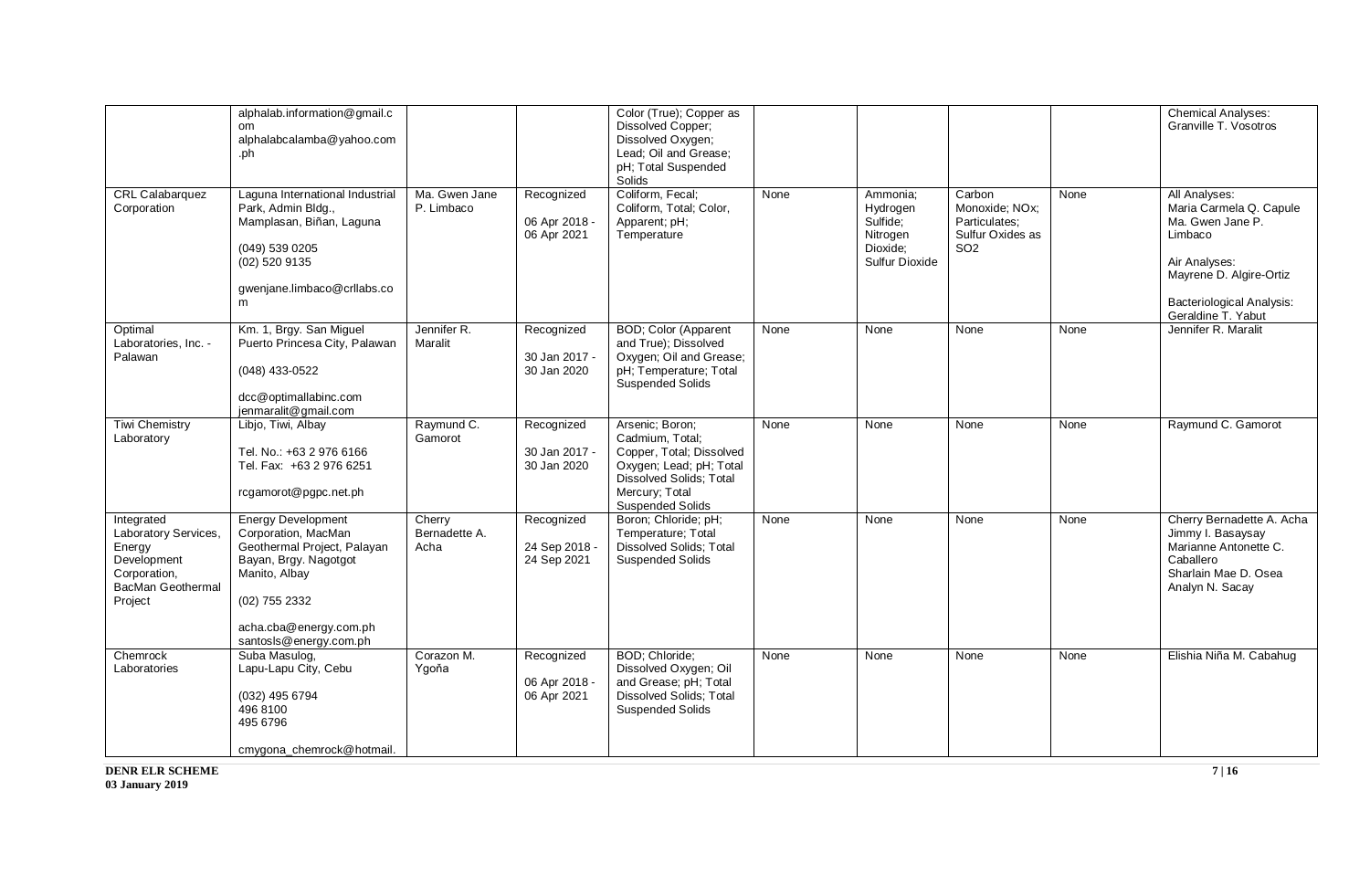|                                                                                     | com                                                                                                            |                         |                                            |                                                                                                                                                                                                                                                                                                                                                                                                                            |      |                                                                                        |                                                                           |      |                                                                                                                                                                                                                  |
|-------------------------------------------------------------------------------------|----------------------------------------------------------------------------------------------------------------|-------------------------|--------------------------------------------|----------------------------------------------------------------------------------------------------------------------------------------------------------------------------------------------------------------------------------------------------------------------------------------------------------------------------------------------------------------------------------------------------------------------------|------|----------------------------------------------------------------------------------------|---------------------------------------------------------------------------|------|------------------------------------------------------------------------------------------------------------------------------------------------------------------------------------------------------------------|
|                                                                                     | mactan rock@hotmail.com                                                                                        |                         |                                            |                                                                                                                                                                                                                                                                                                                                                                                                                            |      |                                                                                        |                                                                           |      |                                                                                                                                                                                                                  |
| Ostrea Mineral<br>Laboratories, Inc.                                                | Javden Center, 402 MC<br>Briones St., Tipolo, Mandaue<br>City, Cebu<br>(032) 343 6472<br>omlicebu@yahoo.com.ph | Leonila N.<br>Adarna    | Recognized<br>06 Apr 2018 -<br>06 Apr 2021 | BOD; Chemical Oxygen<br>Demand; Chloride;<br>Chromium as<br><b>Hexavalent Chromium</b><br>(Cr6+); Coliform, Fecal;<br>Coliform, Total; Color,<br>Apparent; Dissolved<br>Oxygen; Oil and Grease;<br>pH; Temperature; Total<br><b>Dissolved Solids: Total</b><br><b>Suspended Solids</b>                                                                                                                                     | None | Nitrogen<br>Dioxide:<br>Sulfur<br>Dioxide:<br>Suspended<br>Particulate<br>Matter - TSP | NO <sub>x</sub> :<br>Particulates;<br>Sulfur Oxides as<br>SO <sub>2</sub> | None | Leonila N. Adarna<br>Archie Michael J. Bello                                                                                                                                                                     |
| F.A.S.T.<br>Laboratories - Cebu                                                     | M.C. Briones Highway,<br>Mandaue City, Cebu<br>(032) 346 2792<br>fastmandaue@yahoo.com                         | Irish Mae Q.<br>Moring  | Recognized<br>30 Jan 2017 -<br>30 Jan 2020 | Ammonia as NH3-N:<br>BOD5; Cadmium, Total;<br>Chemical Oxygen<br>Demand; Chloride;<br>Chromium (Hexavalent);<br>Coliform, Fecal;<br>Coliform, Total; Color;<br>Copper, Total; Dissolved<br>Oxygen; Lead; Nitrate as<br>NO3-N; Oil and Grease;<br>pH; Phosphate;<br>Settleable Solids;<br>Sulfate; Surfactants<br>(MBAS); Temperature;<br><b>Total Dissolved Solids:</b><br>Total Mercury; Total<br><b>Suspended Solids</b> | None | None                                                                                   | None                                                                      | None | All Analyses:<br>Iris Mae Q. Moring<br><b>Bacteriological Analysis:</b><br>Niki M. Lamigo<br>Maria Flordiliza G. Cajes<br>Metals and Physical-<br>Chemical Analyses:<br>Karen Mae G. Laid<br>Rosemarie C. Milano |
| <b>EDC - NIGBU</b><br><b>Integrated Chemistry</b><br>Laboratory Services            | Ticala, Valencia, Negros<br>Oriental<br>6677332<br>santosIs@energy.com.ph<br>torres.mab@energy.com.ph          | Mary Ann B.<br>Torres   | Recognized<br>16 Oct 2017 -<br>16 Oct 2020 | Boron; Chloride; pH;<br>Temperature: Total<br><b>Dissolved Solids; Total</b><br><b>Suspended Solids</b>                                                                                                                                                                                                                                                                                                                    | None | None                                                                                   | None                                                                      | None | Carl Vincent P. Dipaling<br>Jane A. Mananquil<br>Mary Ann B. Torres                                                                                                                                              |
| <b>PASAR Metallurgical</b><br>Division, In-Process<br>/ Environmental<br>Laboratory | LIDE, Isabel, Leyte 6539,<br>Philippines<br>63-927-8538010<br>ejurolan@pasar.com.ph<br>lybanez@pasar.com.ph    | Elizabeth S.<br>Jurolan | Recognized<br>07 Dec 2018 -<br>07 Dec 2021 | Arsenic; Cadmium;<br>Chromium as<br>Hexavalent Chromium;<br>Copper as Dissolved<br>Copper; Copper, Total;<br>Iron; Lead; Manganese;<br>Nickel; Oil and Grease;<br>pH; Temperature; Total<br>Mercury; Total<br>Suspended Solids; Zinc                                                                                                                                                                                       | None | None                                                                                   | None                                                                      | None | Metals and Physical-<br><b>Chemical Analyses:</b><br>Cinderella P. Pascua<br>Joana P. Datwin<br>Jonamel B. Cabalo<br>Cristi Cesar F. Megraso                                                                     |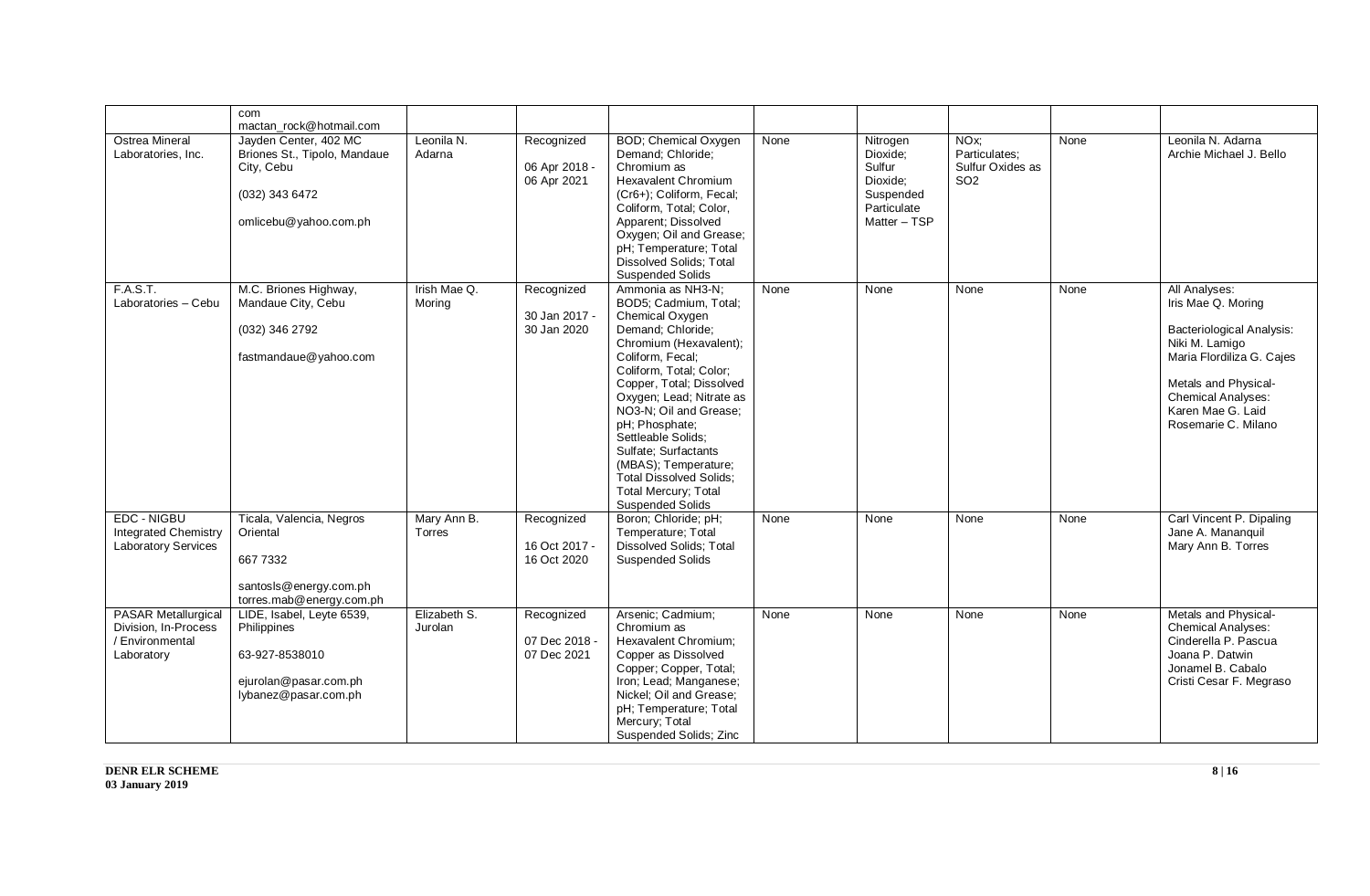| <b>Ostrea Mineral</b><br>Laboratories. Inc. -<br>CDO                        | 205 Tres Montañas Business<br>Complex, Jr Borja Extension,<br>Gusa, Cagayan de Oro City<br>(088) 880-9070<br>apbasco@ostrealabs.com.ph                | Alvin P. Basco             | Recognized<br>24 Sep 2018 -<br>24 Sep 2021 | BOD; Chemical Oxygen<br>Demand; Chloride; Color<br>(True); Dissolved<br>Oxygen; Oil and Grease;<br>pH; Temperature; Total<br>Suspended Solids                                                                                                                                                                                                                                                                                                                                           | None                                                                                 | None                                                                                             | None                                                 | None | Alvin P. Basco<br>Gerald E. Maglinao<br>Jane Karla M. Narvasa       |
|-----------------------------------------------------------------------------|-------------------------------------------------------------------------------------------------------------------------------------------------------|----------------------------|--------------------------------------------|-----------------------------------------------------------------------------------------------------------------------------------------------------------------------------------------------------------------------------------------------------------------------------------------------------------------------------------------------------------------------------------------------------------------------------------------------------------------------------------------|--------------------------------------------------------------------------------------|--------------------------------------------------------------------------------------------------|------------------------------------------------------|------|---------------------------------------------------------------------|
| Pilipinas Kao, Inc.<br><b>Quality Assurance</b><br>Laboratory               | Jasaan Misamis Oriental<br>Ecozone<br>9003 Jasaan, Misamis Oriental<br>+63 (88) 890-5020 to 5027<br>local 306<br>mzroa@kao-phil.com                   | Jasmine Z.<br>Tamayo       | Recognized<br>30 Jan 2017 -<br>30 Jan 2020 | BOD5: Color: Dissolved<br>Oxygen; pH;<br>Temperature; Total<br><b>Suspended Solids</b>                                                                                                                                                                                                                                                                                                                                                                                                  | None                                                                                 | None                                                                                             | None                                                 | None | Maria Victoria Z. Roa<br>Jasmine Z. Tamayo                          |
| Laboratory and<br>Environmental<br>Group - Philippine<br>Sinter Corporation | PHIVIDEC Industrial Estate<br>Villanueva, Misamis Oriental<br>(08822) 740 187/207<br>(088) 5670-083<br>bernard.baobao@philsinter.co<br>m.ph           | Bernard C.<br>Baobao       | Recognized<br>07 Dec 2018 -<br>07 Dec 2021 | Cadmium: Chemical<br>Oxygen Demand;<br>Chloride; Color, True;<br>Copper, Dissolved;<br>Copper, Total; Dissolved<br>Oxygen; Lead; Oil and<br>Grease; pH;<br>Temperature; Total<br><b>Dissolved Solids; Total</b><br><b>Suspended Solids</b>                                                                                                                                                                                                                                              | Sediments:<br>Total Cadmium,<br>Copper, Iron,<br>Lead,<br>Manganese,<br>Nickel, Zinc | Nitrogen<br>Dioxide;<br>Sulfur<br>Dioxide;<br>Suspended<br>Particulate<br>Matter-<br><b>PM10</b> | Particulates;<br>Sulfur Oxides as<br>SO <sub>2</sub> | None | Gab Ashley Y. Mortola                                               |
| <b>F.A.S.T.</b><br>Laboratories -<br>Cagayan de Oro<br><b>Branch</b>        | 2nd Floor Casiño Bldg., C.M.<br>Recto Avenue cor. Camp<br>Alagar Road, Brgy. Lapasan<br>Cagayan de Oro City<br>(088) 852 4846<br>fastlabcdo@yahoo.com | Ma. Lovebeth S.<br>Mendoza | Recognized<br>07 Dec 2018 -<br>07 Dec 2021 | Ammonia as NH3-N;<br>BOD; Cadmium;<br>Chemical Oxygen<br>Demand; Chloride;<br>Chromium as<br><b>Hexavalent Chromium</b><br>(Cr6+); Color, Apparent;<br>Color, True; Copper,<br>Dissoved; Copper, Total;<br>Dissolved Oxygen; Iron;<br>Lead; Manganese;<br>Mercury; Nickel; Nitrate<br>as Nitrogen; Oil and<br>Grease; pH; Phosphate;<br>Sulfate; Surfactant<br>(Methylene Blue Active<br>Substances);<br>Temperature; Total<br><b>Dissolved Solids: Total</b><br>Suspended Solids; Zinc | None                                                                                 | None                                                                                             | None                                                 | None | Klarence P. Abne<br>Ma. Lovebeth S. Mendoza<br>Jelly Ian M. Millana |
| Aeronics, Inc. -<br>Environmental<br><b>Laboratory Division</b>             | Purok 6, Tablon<br>Cagayan de Oro City                                                                                                                | Gerry G. Vallente          | Recognized                                 | BOD; Chemical Oxygen<br>Demand; Coliform,<br>Fecal; Coliform, Total;                                                                                                                                                                                                                                                                                                                                                                                                                    | None                                                                                 | Nitrogen<br>Dioxide;<br>Sulfur                                                                   | NO <sub>x</sub> ;<br>Particulates:                   | None | All Analyses:<br>Gerry G. Vallente                                  |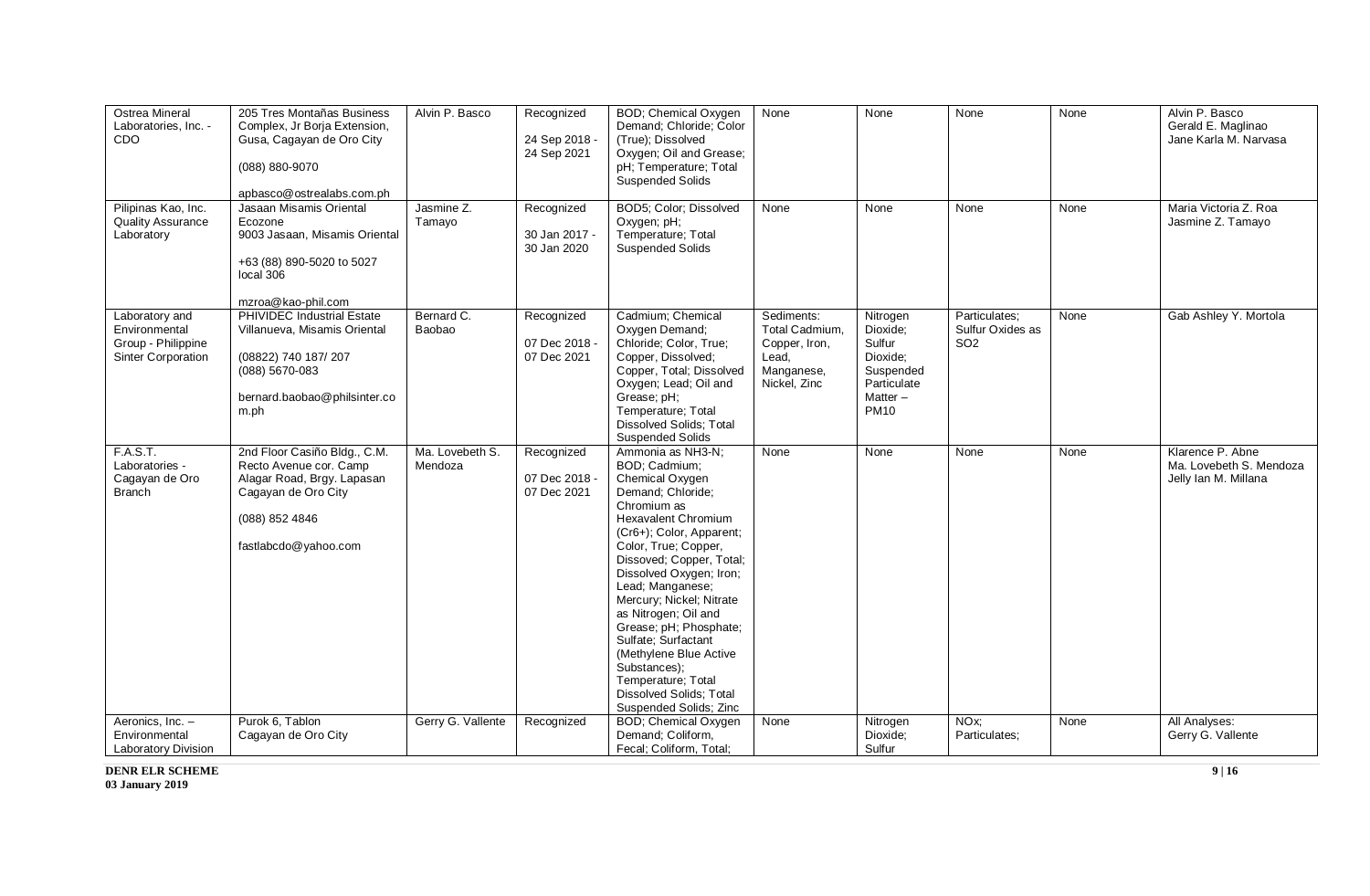|                                                                                                                                        | 09177074788<br>09156164494<br>aeronics_cdo@yahoo.com                                                                                                                                              |                                                 | 24 Sep 2018 -<br>24 Sep 2021               | Color (Apparent and<br>True); Dissolved<br>Oxygen; Nitrate as NO3-<br>N; Oil and Grease; pH;<br>Phosphate; Settleable<br>Solids; Temperature;<br><b>Total Dissolved Solids:</b><br><b>Total Suspended Solids</b>                                                                                                                                                                                                              |                                      | Dioxide;<br>Suspended<br>Particulate<br>Matter - TSP | Sulfur Oxides as<br>SO <sub>2</sub> |      | Air and Physical Chemical<br>Analyses:<br>Ma. Fe T. Calalimlaliman                                                                                                                                                                     |
|----------------------------------------------------------------------------------------------------------------------------------------|---------------------------------------------------------------------------------------------------------------------------------------------------------------------------------------------------|-------------------------------------------------|--------------------------------------------|-------------------------------------------------------------------------------------------------------------------------------------------------------------------------------------------------------------------------------------------------------------------------------------------------------------------------------------------------------------------------------------------------------------------------------|--------------------------------------|------------------------------------------------------|-------------------------------------|------|----------------------------------------------------------------------------------------------------------------------------------------------------------------------------------------------------------------------------------------|
| The First Analytical<br>Services and<br>Technical<br>Cooperative<br>(F.A.S.T.<br>Laboratories) -<br>Cagayan de Oro<br>Annex Laboratory | No. 281 LAN-TEH Building<br>Lapasan, Cagayan de Oro City<br>(088) 852 4846<br>fastlabcdo@yahoo.com                                                                                                | Ma. Lovebeth S.<br>Mendoza                      | Recognized<br>30 Jan 2017 -<br>30 Jan 2020 | Coliform, Fecal;<br>Coliform, Total                                                                                                                                                                                                                                                                                                                                                                                           | None                                 | None                                                 | None                                | None | Niki M. Lamigo<br>Aurea Mello M. Sanchez                                                                                                                                                                                               |
| Davao Analytical<br>Laboratories, Inc.                                                                                                 | Mc Arthur Hiway cor. Union<br>AvenueMatina, Davao City<br>(082) 297 3278<br>dalinc_03@yahoo.com<br>juneann_teh@yahoo.com                                                                          | June Anne<br>Adrienne M. Teh-<br><b>Bonilla</b> | Recognized07<br>Dec 2018 - 07<br>Dec 2021  | BOD; Cadmium, Total;<br>Chemical Oxygen<br>Demand; Chloride;<br>Coliform. Fecal:<br>Coliform, Total; Color<br>(Apparent); Color (True);<br>Copper, Total; Copper<br>as Dissolved Copper:<br>Dissolved Oxygen;<br>Lead; Nickel; Oil and<br>Grease; Organochlorine<br>Pesticides; pH;<br>Phosphate; Settleable<br>Solids; Sulfate;<br>Temperature; Total<br>Dissolved Solids; Total<br>Mercury; Total<br>Suspended Solids; Zinc | Sediments:<br>Lead; Total<br>Mercury | None                                                 | None                                | None | All Analyses: June Ann<br>Adrienne M. Teh-<br>BonillaBacteriological<br>Analysis: Juvy T.<br>LegaspiMetals and<br>Physical-Chemical<br>Analyses: Jemaima M.<br>Ombina                                                                  |
| Department of<br>Science and<br>Technology<br><b>Regional Standards</b><br>and Testing<br>Laboratory - Davao                           | Department of Science and<br><b>Technology Regional Office</b><br>No. XI<br>DMC Cmpd., Corner<br>Dumanlas & Friendships<br>Roads<br>Bajada, Davao City<br>(082) 221-5295<br>alrojas2001@yahoo.com | Alma R.<br>Lamparas                             | Recognized<br>30 Jan 2017 -<br>30 Jan 2020 | Coliform, Fecal;<br>Coliform, Total; pH                                                                                                                                                                                                                                                                                                                                                                                       | None                                 | None                                                 | None                                | None | All Analyses:<br>Alma R. Lamparas<br><b>Bacteriological Analyses:</b><br>Sheryl N. Napoco<br>Dorothy Joy M. Candilas<br>Jenefritz B. Salipod<br>Helen Grace G. David<br><b>Physical Chemical</b><br>Analyses:<br>April Rose S. Aguilos |
| Energy<br>Development                                                                                                                  | Brgy. Ilomavis, Kidapawan<br>City                                                                                                                                                                 | Julienne Eve D.<br>Algabre                      | Recognized                                 | Boron; Chloride; pH;<br>Temperature; Total                                                                                                                                                                                                                                                                                                                                                                                    | None                                 | None                                                 | None                                | None | Julienne Eve D. Algabre<br>Lara Melizza S. Cabrillos                                                                                                                                                                                   |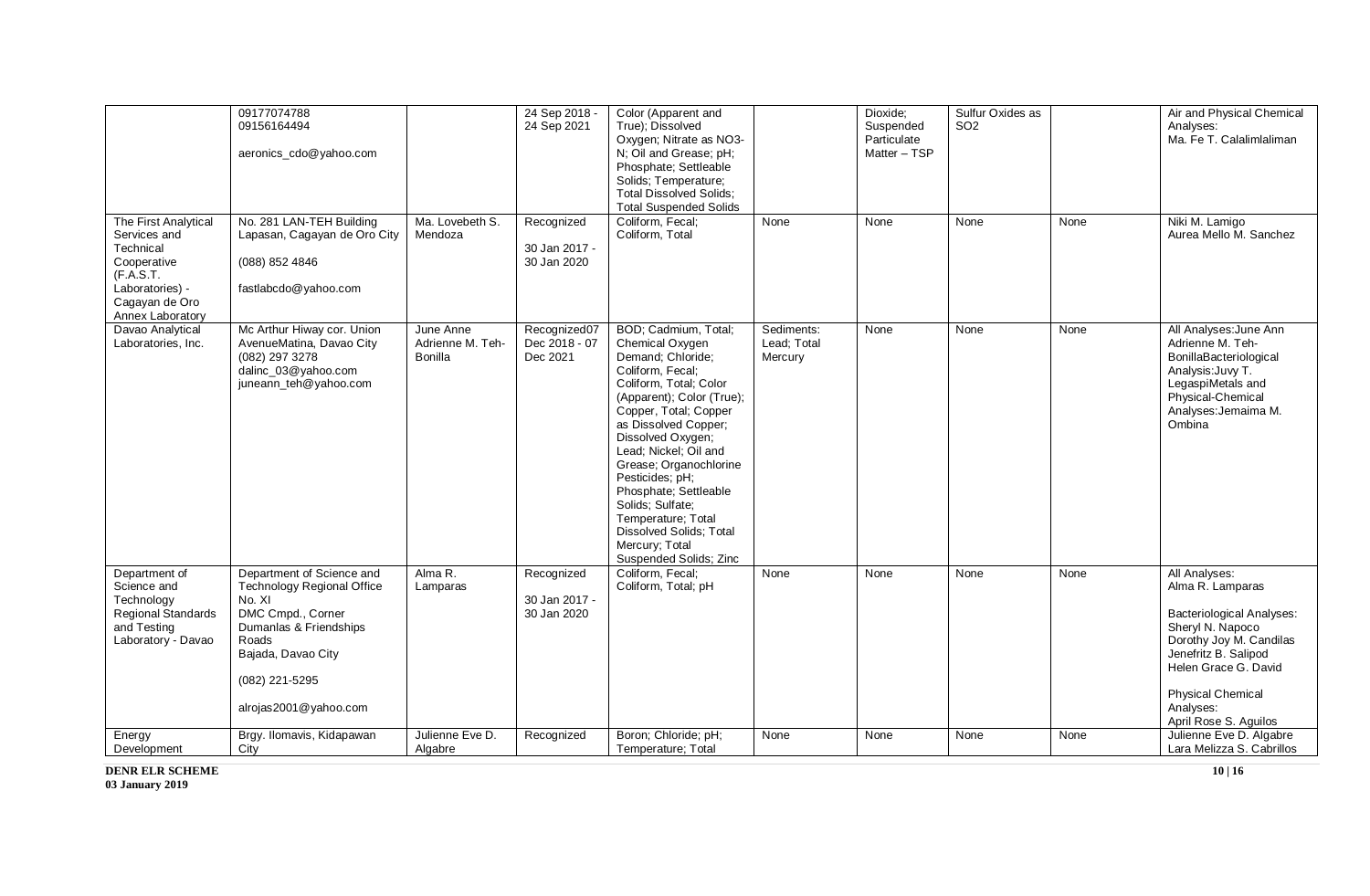| Corporation -<br>MAGBU Integrated<br><b>Laboratory Services</b><br>TJ H2b Analytical<br>Services Philippines,<br>Inc. | (02) 755-2332 local 8261<br>algabre.jd@energy.com.ph<br>88 Shaw Blvd, Brgy. Oranbo,<br>Pasig City<br>+63 2 470 3753                             | Ritche-Mari M.<br>Lim      | 24 Sep 2018 -<br>24 Sep 2021<br>Recognized<br>07 Dec 2018 -<br>07 Dec 2021 | <b>Dissolved Solids; Total</b><br><b>Suspended Solids</b><br>None                                                                                                                                                                                                                                                                                                                                                                                            | None                                                                                               | None                                                                                                                                 | None                                                               | Transformer Oil:<br>Polychlorinated<br><b>Biphenyls</b> | Ritche-Mari Lim<br><b>Christine Danielle Murillo</b>                                                                                                                             |
|-----------------------------------------------------------------------------------------------------------------------|-------------------------------------------------------------------------------------------------------------------------------------------------|----------------------------|----------------------------------------------------------------------------|--------------------------------------------------------------------------------------------------------------------------------------------------------------------------------------------------------------------------------------------------------------------------------------------------------------------------------------------------------------------------------------------------------------------------------------------------------------|----------------------------------------------------------------------------------------------------|--------------------------------------------------------------------------------------------------------------------------------------|--------------------------------------------------------------------|---------------------------------------------------------|----------------------------------------------------------------------------------------------------------------------------------------------------------------------------------|
| ELARSI, Inc.                                                                                                          | lim@tjh2b.com<br>Unit 201-202 & 406 Rizalina<br>Annex Bldg.<br>1677 Quezon Avenue,<br>Quezon City 1100<br>(02) 927 7715<br>elarsi_inc@yahoo.com | Renato M.<br>Gofredo, Jr.  | Recognized<br>24 Sep 2018 -<br>24 Sep 2021                                 | Arsenic; BOD;<br>Cadmium; Chemical<br>Oxygen Demand;<br>Chloride; Chromium as<br><b>Hexavalent Chromium</b><br>(Cr6+); Coliform, Fecal;<br>Coliform, Total; Color<br>(True); Copper as<br>Dissolved Copper;<br>Dissolved Oxygen;<br>Lead; Mercury; Oil and<br>Grease; pH; Phosphate;<br>Settleable Solids;<br>Surfactants (Methylene<br><b>Blue Active</b><br>Substances);<br>Temperature; Total<br><b>Dissolved Solids: Total</b><br>Suspended Solids; Zinc | Sediments:<br>Arsenic: Total<br>Cadmium,<br>Copper, Lead,<br>Nickel, Zinc;<br><b>Total Mercury</b> | Hydrogen<br>Sulfide: Lead:<br>Nitrogen<br>Dioxide;<br>Sulfur<br>Dioxide;<br>Suspended<br>Particulate<br>Matter - TSP.<br><b>PM10</b> | Lead; NOx;<br>Particulates:<br>Sulfur Oxides as<br>SO <sub>2</sub> | None                                                    | All Analyses:<br>Renato M. Gofredo, Jr.                                                                                                                                          |
| <b>Intertek Testing</b><br>Services Philippines,<br>Inc.                                                              | 2307 Chino Roces Ave.<br>Extension, Makati City<br>(02) 819 5841 to 47<br>mines.mercado@intertek.com                                            | Leonor Grace S.<br>Jubilan | Recognized<br>06 Apr 2018 -<br>06 Apr 2021                                 | Arsenic; Barium; BOD;<br>Boron; Cadmium;<br>Chemical Oxygen<br>Demand; Chloride;<br>Chromium, Hexavalent;<br>Coliform, Fecal;<br>Coliform, Total; Color,<br>True; Copper, Dissolved;<br>Copper, Total; Dissolved<br>Oxygen; Lead;<br>Manganese; Nickel;<br>Nitrate as Nitrogen; Oil<br>and Grease; pH;<br>Settlleable Solids;<br>Surfactants (Methylene<br><b>Blue Active</b><br>Substances);<br>Temperature; Total                                          | Sediments:<br>Total Iron, Lead.                                                                    | None                                                                                                                                 | None                                                               | None                                                    | <b>Bacteriological Analysis:</b><br>Glen Angelo M. Alindog<br>Shiela Marie D. Virgo<br>Physical-Chemical and<br>Metals Analyses:<br>Gelyn B. Javelona<br>Leonor Grace S. Jubilan |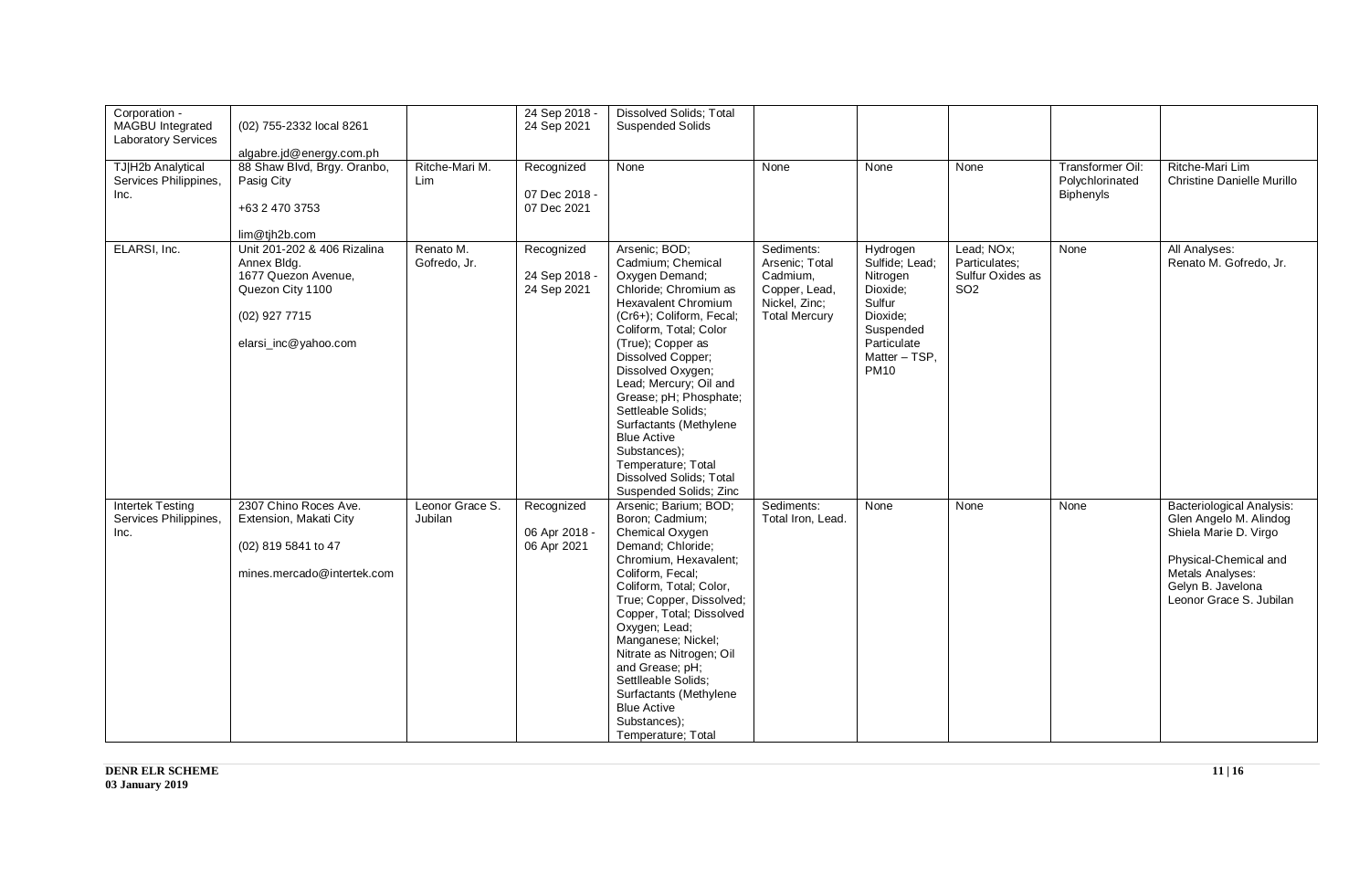|                                                              |                                                                                                                                                                    |                           |                                            | <b>Dissolved Solids; Total</b>                                                                                                                                                                                                                                                                                                                                                                                                                                                                                      |                                                                                                        |                                                                                                                 |                                                                           |      |                                                                                                                                                                                                                                                                                                                                     |
|--------------------------------------------------------------|--------------------------------------------------------------------------------------------------------------------------------------------------------------------|---------------------------|--------------------------------------------|---------------------------------------------------------------------------------------------------------------------------------------------------------------------------------------------------------------------------------------------------------------------------------------------------------------------------------------------------------------------------------------------------------------------------------------------------------------------------------------------------------------------|--------------------------------------------------------------------------------------------------------|-----------------------------------------------------------------------------------------------------------------|---------------------------------------------------------------------------|------|-------------------------------------------------------------------------------------------------------------------------------------------------------------------------------------------------------------------------------------------------------------------------------------------------------------------------------------|
| <b>SGS PHILIPPINES</b><br>INC. - MULTI-<br><b>LABORATORY</b> | Alegria Bldg., 2229 Chino<br>Roces Avenue, Makati City<br>(02) 817 5656 loc 809                                                                                    | Meden L.<br>Peneyra       | Recognized<br>07 Dec 2018 -<br>07 Dec 2021 | Suspended Solids; Zinc<br>Arsenic; Barium; BOD;<br>Boron; Cadmium;<br>Chemical Oxygen<br>Demand; Chloride;<br>Chromium as<br>Hexavalent Chromium;<br>Coliform, Fecal;<br>Coliform, Total; Color<br>(True); Copper as<br>Dissolved Copper;<br>Cyanide as Free<br>Cyanide; Dissolved<br>Oxygen; Iron; Lead;<br>Manganese; Mercury;<br>Nickel; Oil and Grease;<br>pH; Phosphate;<br>Selenium; Sulfate;<br>Surfactants (Methylene<br><b>Blue Active</b><br>Substances);<br>Temperature; Total<br>Suspended Solids; Zinc | Sediments:<br>Arsenic; Total<br>Cadmium,<br>Copper, Lead,<br>Nickel, Silver,<br>Zinc; Total<br>Mercury | Lead:<br>Nitrogen<br>Dioxide;<br>Sulfur<br>Dioxide:<br>Suspended<br>Particulate<br>Matter - TSP;<br><b>PM10</b> | NO <sub>x</sub> :<br>Particulates;<br>Sulfur Oxides as<br>SO <sub>2</sub> | None | Air, Metals and Physical-<br>Chemical Analyses:<br>Audreanne A. Bernardo<br>Niña Felice C. Bravo<br>Meden Jejomar L. Peneyra<br>Maejin M. Realista<br>Jonalyn T. Samonte<br><b>Bacteriological Analysis:</b><br>Johanna Bernice Malijan<br>Erminda M. Arevalo<br>Rosario P. Castillo<br>Katrina DG. Cruz<br>Arwin Dale F. Hernandez |
| Central Laboratory<br>Universal Robina<br>Corporation        | <b>Technology Center, LMI</b><br>Compound, A. Rodriguez<br>Avenue, Rosario, Pasig City<br>290 5039 / 628 0001<br>Zenaida.DelaCruz@urc.net.ph                       | Zenaida B. Dela<br>Cruz   | Recognized<br>06 Apr 2018 -<br>06 Apr 2021 | <b>BOD</b> ; Chemical Oxygen<br>Demand; Chloride;<br>Coliform, Fecal;<br>Coliform, Total; Color,<br>True; Dissolved Oxygen;<br>Oil and Grease; pH;<br>Temperature; Total<br><b>Dissolved Solids; Total</b><br><b>Suspended Solids</b>                                                                                                                                                                                                                                                                               | None                                                                                                   | None                                                                                                            | None                                                                      | None | Bacteriological and<br>Physical-Chemical<br>Analysis:<br>Zenaida B. Dela Cruz<br>Bacteriological Analysis:<br>Ena A. Bernal<br>Katherine G. Mandap<br>Physical-Chemical<br>Analyses:<br>Kristine D. Kerr<br>Jo Ann G. Santos                                                                                                        |
| Manila Water<br>Company<br><b>Laboratory Services</b>        | Central Laboratory Building,<br>MWSS Compound, #489<br>Katipunan Road, Balara,<br>Quezon City<br>(02) 926 7999 loc 4000<br>elizabeth.sevilleno@manilawat<br>er.com | Elizabeth P.<br>Sevilleno | Recognized<br>24 Sep 2018 -<br>24 Sep 2021 | BOD; Cadmium;<br>Chemical Oxygen<br>Demand; Chloride;<br>Coliform, Fecal;<br>Coliform, Total; Color<br>(True); Copper;<br>Dissolved Oxygen;<br>Lead; Oil and Grease;<br>pH; Phosphate;<br>Settleable Solids;<br>Surfactants (Methylene                                                                                                                                                                                                                                                                              | None                                                                                                   | None                                                                                                            | None                                                                      | None | All Analyses:<br>Elizabeth P. Sevilleno<br>Bacteriological Analysis:<br>Morena G. Beronio<br>Lilibeth M. Francisco<br>Dione E. Escalada<br>Orestes B. Aquino III<br>Therese Gail B. Delos<br>Reves<br>Raymundo R. Robles                                                                                                            |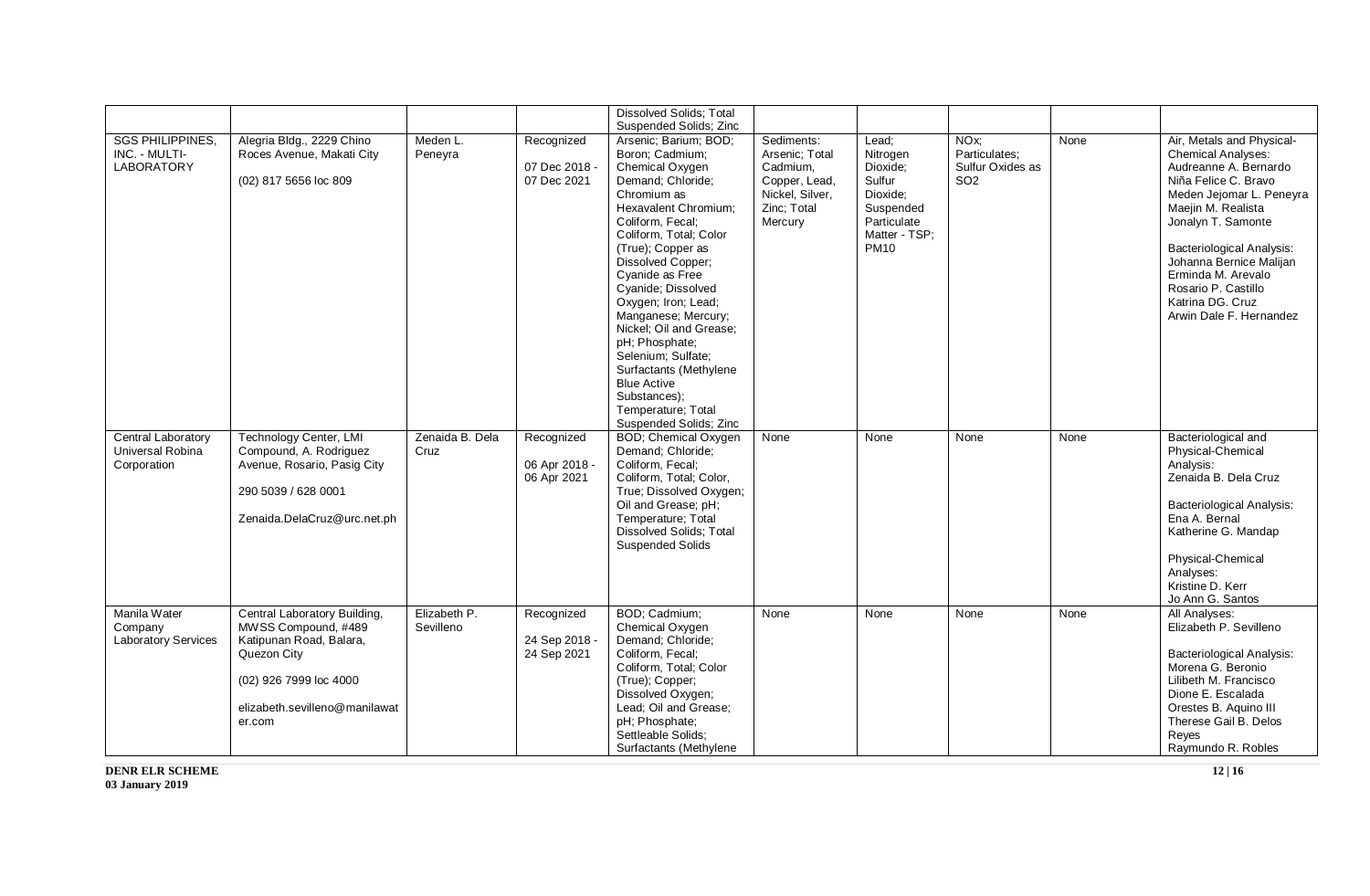|                                                                    |                                                                                                                                                                              |                         |                                            | <b>Blue Active</b>                                                                                                                                                                                                                                                                                                                                                            |                                          |      |                                                                                                                    |      |                                                                                                                                                                                              |
|--------------------------------------------------------------------|------------------------------------------------------------------------------------------------------------------------------------------------------------------------------|-------------------------|--------------------------------------------|-------------------------------------------------------------------------------------------------------------------------------------------------------------------------------------------------------------------------------------------------------------------------------------------------------------------------------------------------------------------------------|------------------------------------------|------|--------------------------------------------------------------------------------------------------------------------|------|----------------------------------------------------------------------------------------------------------------------------------------------------------------------------------------------|
|                                                                    |                                                                                                                                                                              |                         |                                            | Substances);<br>Temperature; Total<br><b>Dissolved Solids; Total</b><br><b>Suspended Solids</b>                                                                                                                                                                                                                                                                               |                                          |      |                                                                                                                    |      | Metals and Physical-<br><b>Chemical Analyses:</b><br>Luzviminda M. Cayetano<br>Ma. Eleanor A. Pe Benito<br>Cris Zaldy T. Bamba                                                               |
|                                                                    |                                                                                                                                                                              |                         |                                            |                                                                                                                                                                                                                                                                                                                                                                               |                                          |      |                                                                                                                    |      | Physical-Chemical<br>Analyses:<br>John Joseph A. Gochingco<br>Jane Carmelle P. Belleca<br>Jennifer T. Tagupa                                                                                 |
| <b>CHEMPRO</b><br><b>Analytical Services</b><br>Laboratories, Inc. | 2F MS Bldg., #146 San Roque<br>St. corner Shaw Blvd.<br>extension, Brgy. Kapitolyo,<br>Pasig City<br>Tel No.: 6348600<br>Tel/ Fax No.: (02) 6356773<br>chempro_phi@yahoo.com | Amelia P. Rubio         | Recognized<br>16 Oct 2017 -<br>16 Oct 2020 | BOD; Cadmium;<br>Chemical Oxygen<br>Demand; Chloride;<br>Chromium as<br><b>Hexavalent Chromium</b><br>(Cr6+); Coliform, Fecal;<br>Coliform, Total; Color<br>(True); Copper, Total;<br>Dissolved Oxygen;<br>Lead; Mercury; Oil and<br>Grease; pH; Settleable<br>Solids; Surfactants<br>(MBAS); Temperature;<br><b>Total Dissolved Solids:</b><br><b>Total Suspended Solids</b> | None                                     | None | None                                                                                                               | None | <b>Bacteriological Analysis:</b><br>Florean R. Cunanan<br>Metals and Physical-<br><b>Chemical Analyses:</b><br>Ronet L. Rodriguez<br>Physical-Chemical<br>Analyses:<br>Bernadette M. Marinay |
| Mer Chemical<br>Laboratory and<br>Services, Inc.                   | #64 Major Dizon St., Industrial<br>Valley Complex, Marikina City<br>(02) 681 8459<br>merchemical@yahoo.com.ph                                                                | Mary Joy R.<br>Gotangho | Recognized<br>06 Apr 2018 -<br>06 Apr 2021 | <b>BOD</b> ; Chemical Oxygen<br>Demand; Chloride;<br>Chromium, Hexavalent;<br>Coliform, Fecal;<br>Coliform, Total; Color,<br>Apparent; Dissolved<br>Oxygen; Oil and Grease;<br>pH; Settleable Solids;<br>Surfactants (Methylene<br><b>Blue Active</b><br>Substances);<br>Temperature; Total<br><b>Dissolved Solids; Total</b><br><b>Suspended Solids</b>                      | None                                     | None | None                                                                                                               | None | Mary Joy R. Gotangho<br>Elvira R. Braña                                                                                                                                                      |
| SentroTek Corp.                                                    | 208 Pilar St., Mandaluyong<br>City<br>(02) 721 6500<br>laboratory@sentrotek.com                                                                                              | Priscila P.<br>Tongco   | Recognized<br>16 Oct 2017 -<br>16 Oct 2020 | Arsenic; Barium; BOD;<br>Cadmium; Chemical<br>Oxygen Demand;<br>Chloride; Chromium as<br>Hexavalent Chromium<br>(Cr6+); Coliform, Fecal;<br>Coliform, Total; Color                                                                                                                                                                                                            | Total Cadmium,<br>Lead; Total<br>Mercury | None | Antimony and its<br>compounds;<br>Arsenic and its<br>compounds;<br>Cadmium and<br>its compounds;<br>Copper and its | None | All Analyses:<br>Priscila P. Tongco<br><b>Bacteriological Analysis:</b><br>Jenina A. Capule                                                                                                  |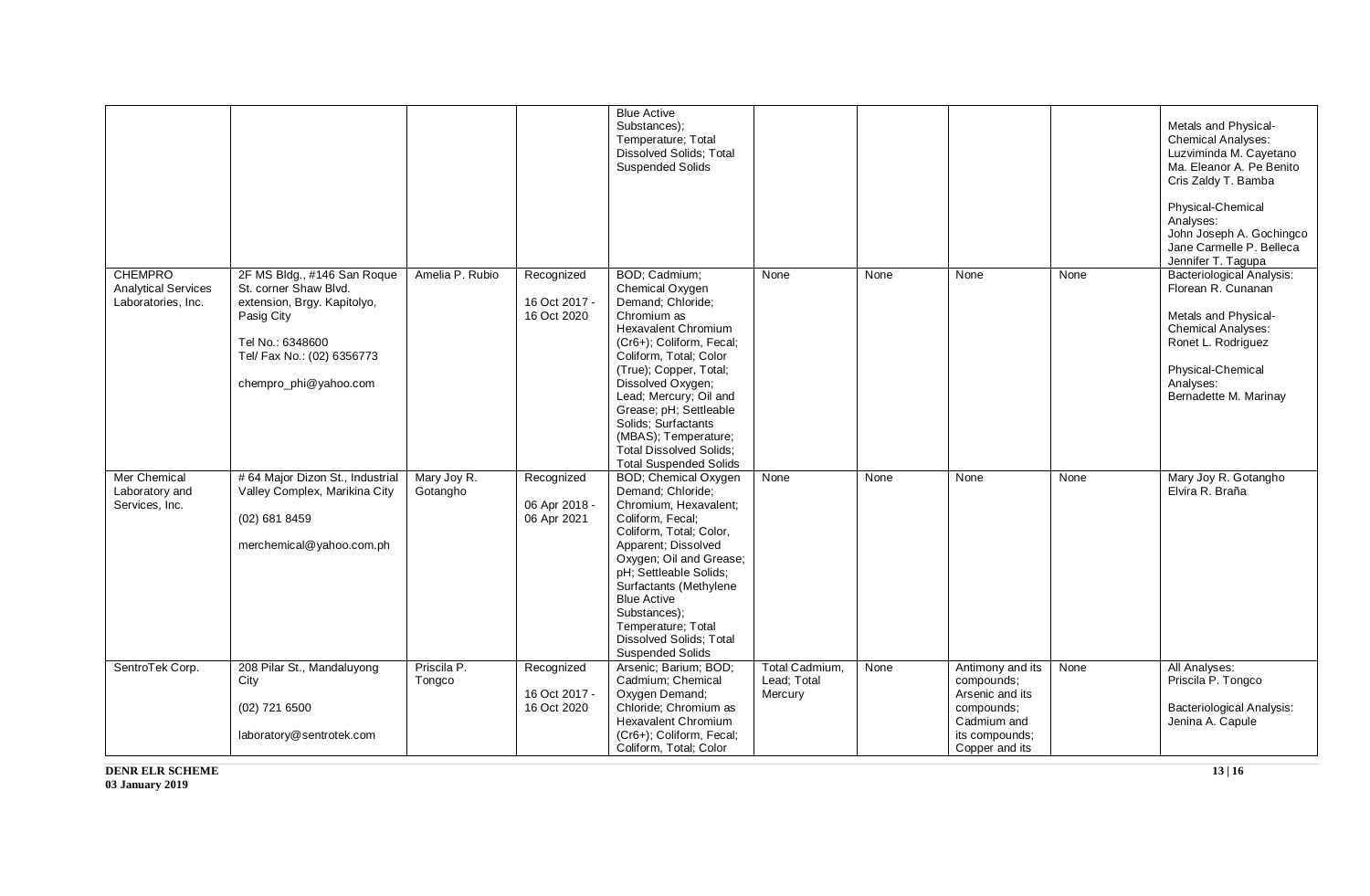|                                                        |                                                                                                                          |                      |                                            | (Apparent); Color, True;<br>Copper, Total; Dissolved<br>Oxygen;Fluoride; Iron;<br>Lead; Manganese;<br>Mercury; Nitrate as<br>NO3-N; Oil and Grease;<br>pH: Phenols:<br>Phosphate; Selenium;<br>Settleable Solids;<br>Surfactants (MBAS);<br>Temperature; Total<br>Dissolved Solids; Total<br>Suspended Solids; Zinc                                                                                                                         |                                                                                                                     |                                                                                         | compounds;<br>Lead; Mercury;<br>Nickel and its<br>compounds<br>except Nickel<br>Carbonyl; NOx;<br>Sulfur Oxides as<br>SO2; Zinc and<br>its compounds |      |                                                                                                                                     |
|--------------------------------------------------------|--------------------------------------------------------------------------------------------------------------------------|----------------------|--------------------------------------------|---------------------------------------------------------------------------------------------------------------------------------------------------------------------------------------------------------------------------------------------------------------------------------------------------------------------------------------------------------------------------------------------------------------------------------------------|---------------------------------------------------------------------------------------------------------------------|-----------------------------------------------------------------------------------------|------------------------------------------------------------------------------------------------------------------------------------------------------|------|-------------------------------------------------------------------------------------------------------------------------------------|
| Aeronics, Inc.<br>Environmental<br>Laboratory Division | 19 Ashley St., North Fairview,<br>Quezon City<br>(02) 935 4349<br>935 4861<br>aeronics_main@yahoo.com                    | Jose S. Solis        | Recognized<br>30 Jan 2017 -<br>30 Jan 2020 | BOD5; Cadmium, Total;<br>Chemical Oxygen<br>Demand; Chloride;<br>Chromium (Hexavalent);<br>Coliform, Fecal;<br>Coliform, Total; Color;<br>Copper, Total; Dissolved<br>Oxygen; Lead; Nitrate as<br>Nitrogen; Oil and<br>Grease; pH; Phenols;<br>Phosphate as<br>Phosphorous; Settleable<br>Solids; Surfactants<br>(MBAS); Temperature;<br><b>Total Dissolved Solids:</b><br><b>Total Suspended Solids</b>                                    | None                                                                                                                | Nitrogen<br>Dioxide,<br>Sulfur<br>Dioxide;<br>Suspended<br>Particulate<br>Matter - TSP. | NO <sub>x</sub> :<br>Particulates:<br>Sulfur Oxides as<br>SO <sub>2</sub>                                                                            | None | Air, Metals and Physical-<br>Chemical Analyses:<br>Jaszeel J. Malinao<br><b>Bacteriological Analysis:</b><br>Reynaldo N. Abastillas |
| Mach Union Water<br>Laboratory, Inc.                   | 335 Real Street, Alabang-<br>Zapote Road, Talon III, Las<br>Piñas City<br>(02) 5338381<br>533-8878<br>info@machunion.com | Marissa T.<br>Manaor | Recognized<br>30 Jan 2017 -<br>30 Jan 2020 | Ammonia as NH3-N;<br>Arsenic; Barium; BOD5;<br>Boron; Cadmium, Total;<br>Chemical Oxygen<br>Demand; Chloride;<br>Chromium (Hexavalent);<br>Coliform, Fecal;<br>Coliform, Total; Color;<br>Copper; Copper as<br>Dissolved Copper;<br>Cyanide, Free;<br>Dissolved Oxygen;<br>Fluoride; Iron; Lead;<br>Manganese; Nickel;<br>Nitrate as NO3-N; Oil<br>and Grease; pH;<br>Phenols; Phosphate as<br>Phosphorous; Selenium;<br>Settleable Solids; | Sediments:<br>Arsenic; Total<br>Cadmium,<br>Copper, Iron,<br>Lead, Nickel,<br>Silver, Zinc;<br><b>Total Mercury</b> | Nitrogen<br>Dioxide;<br>Sulfur<br>Dioxide;<br>Suspended<br>Particulate<br>Matter - TSP  | NO <sub>x</sub> ;<br>Particulates;<br>Sulfur Oxides as<br>SO <sub>2</sub>                                                                            | None | Air, Metals and Physical-<br><b>Chemical Analyses:</b><br>Zenith D. Lindog<br><b>Bacteriological Analysis:</b><br>Luchie S. Ignacio |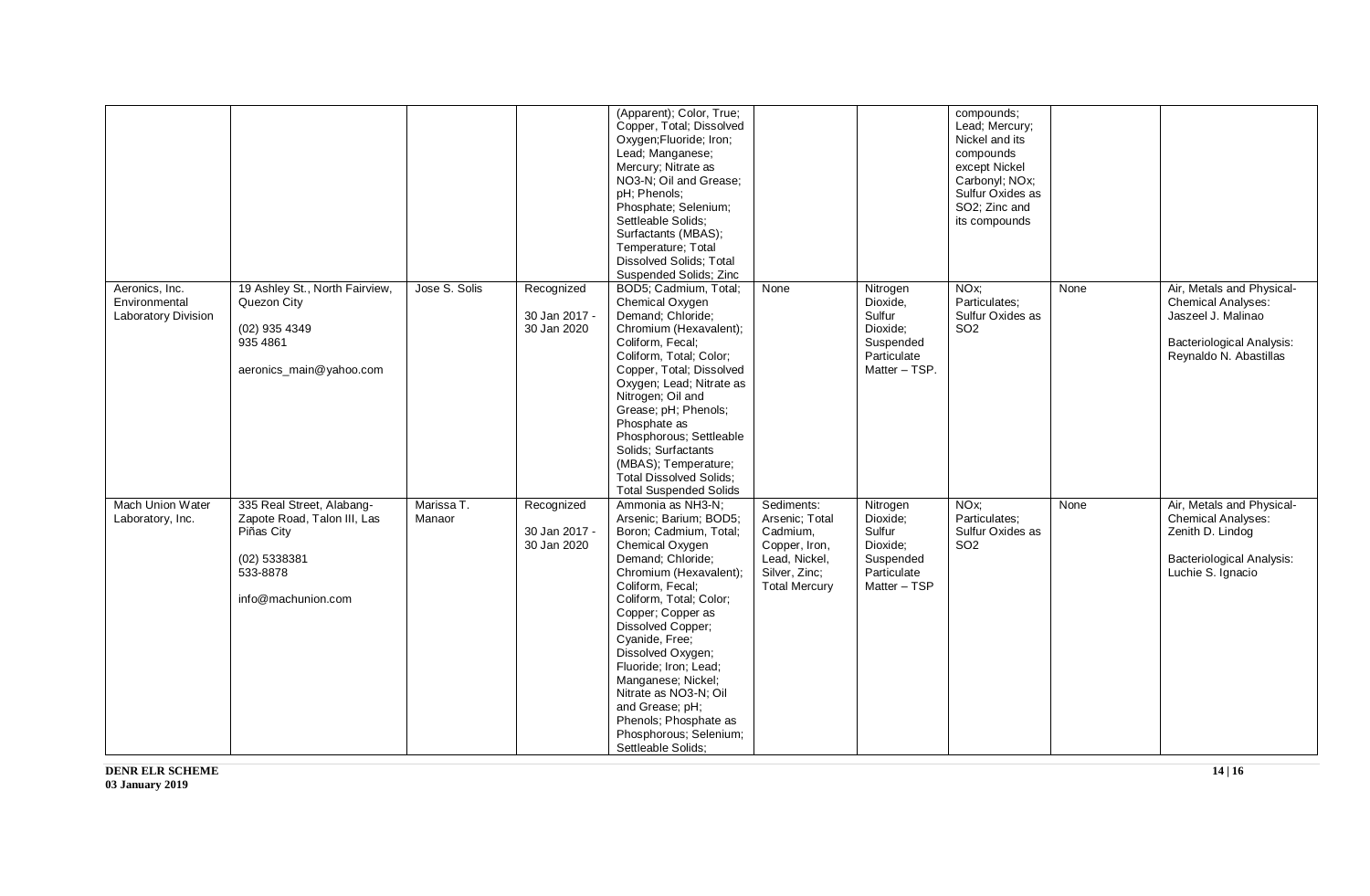| <b>CJK Air and Water</b>                                                 | 99 C Judge Juan Luna St.,                                                                                                                                                                       | Vilma S.                | Recognized                                 | Sulfate; Surfactants<br>(MBAS); Temperature;<br><b>Total Dissolved Solids;</b><br><b>Total Mercury; Total</b><br>Suspended Solids; Zinc<br><b>BOD</b> ; Chemical Oxygen                                         | None | None                                                                                   | None                                                                      | None | <b>Bacteriological Analyses:</b>                                                                                           |
|--------------------------------------------------------------------------|-------------------------------------------------------------------------------------------------------------------------------------------------------------------------------------------------|-------------------------|--------------------------------------------|-----------------------------------------------------------------------------------------------------------------------------------------------------------------------------------------------------------------|------|----------------------------------------------------------------------------------------|---------------------------------------------------------------------------|------|----------------------------------------------------------------------------------------------------------------------------|
| <b>Testing Laboratory</b>                                                | San Antonio, Quezon City<br>(02) 411 2057<br>airwaterlab07@yahoo.com                                                                                                                            | Cembrano                | 16 Oct 2017 -<br>16 Oct 2020               | Demand; Coliform,<br>Fecal; Coliform, Total;<br>Color (Apparent);<br>Dissolved Oxygen; Oil<br>and Grease; pH;<br>Settleable Solids:<br>Temperature; Total<br><b>Suspended Solids</b>                            |      |                                                                                        |                                                                           |      | Dr. Omar S. Ginon<br>Physical-Chemical<br>Analyses:<br>Susana F. Martinez                                                  |
| <b>Laboratory Services-</b><br>Sugar Regulatory<br>Administration - Q.C. | <b>Laboratory Services</b><br>Department, Ground Floor,<br>Annex Building, Sugar Center,<br><b>Sugar Regulatory</b><br>Administration, North Avenue,<br>Diliman, Quezon City<br>$(02)$ 455 8887 | Blesilda S.<br>Gregorio | Recognized<br>30 Jan 2017 -<br>30 Jan 2020 | BOD5; Chemical<br>Oxygen Demand; Color,<br>Apparent; Dissolved<br>Oxygen; Oil and Grease;<br>pH; Temperature; Total<br><b>Suspended Solids</b>                                                                  | None | None                                                                                   | NO <sub>x</sub> ;<br>Particulates:<br>Sulfur Oxides as<br>SO <sub>2</sub> | None | Blesilda S. Gregorio<br>Jenny Lou D. Ragasa                                                                                |
| <b>EMD</b> - Analytical<br>Services Laboratory                           | bles_san@yahoo.com<br>NPC - MRMD Bldg., Brgy.<br>Buli, Muntinlupa, Metro Manila<br>807-6151<br>RRMadrid@napocor.gov.ph<br>lcyfnts@yahoo.com                                                     | Lucila D. Fuentes       | Recognized<br>16 Oct 2017 -<br>16 Oct 2020 | Cadmium, Total;<br>Chloride; Chromium as<br><b>Hexavalent Chromium</b><br>(Cr6+); Lead; Oil and<br>Grease; pH; Phosphate;<br><b>Total Dissolved Solids;</b><br><b>Total Suspended Solids</b>                    | None | Nitrogen<br>Dioxide;<br>Sulfur<br>Dioxide;<br>Suspended<br>Particulate<br>Matter - TSP | None                                                                      | None | Lucila D. Fuentes<br>Rowena R. Madrid<br>Jerilee M. Sabariaga                                                              |
| Environair Asia, Inc.                                                    | 331 Pilar Road, Almanza Uno.<br>Las Piňas City<br>(02) 806-4988 / 836-2296<br>sales@environairasia.com                                                                                          | Ezra S. Gomez           | Recognized<br>24 Sep 2018 -<br>24 Sep 2021 | None                                                                                                                                                                                                            | None | Nitrogen<br>Dioxide;<br>Sulfur<br>Dioxide;<br>Suspended<br>Particulate<br>Matter - TSP | NO <sub>x</sub> :<br>Particulates:<br>Sulfur Oxides as<br>SO <sub>2</sub> | None | Ezra S. Gomez<br>Jeanne G. Furton                                                                                          |
| <b>Eminent Water</b><br>Laboratory Center                                | 347-F A. Bonifacio Avenue<br>Brgy. San Jose, Quezon City<br>$(02)$ 365 7811<br>(02) 387 0682<br>Jose lim@eminentwater.com                                                                       | Sheryl L.<br>Osunero    | Recognized<br>24 Sep 2018 -<br>24 Sep 2021 | BOD; Cadmium;<br>Chemical Oxygen<br>Demand; Chloride;<br>Coliform, Fecal;<br>Coliform, Total; Color;<br>Copper; Dissolved<br>Oxygen; Lead;<br>Manganese; Oil and<br>Gease; pH; Phosphate;<br>Settleable Solids; | None | None                                                                                   | None                                                                      | None | <b>Bacteriological Analysis:</b><br>Johanne Paul S. Lee<br>Metals and Physical-<br>Chemical Analyses:<br>Sheryl L. Osunero |